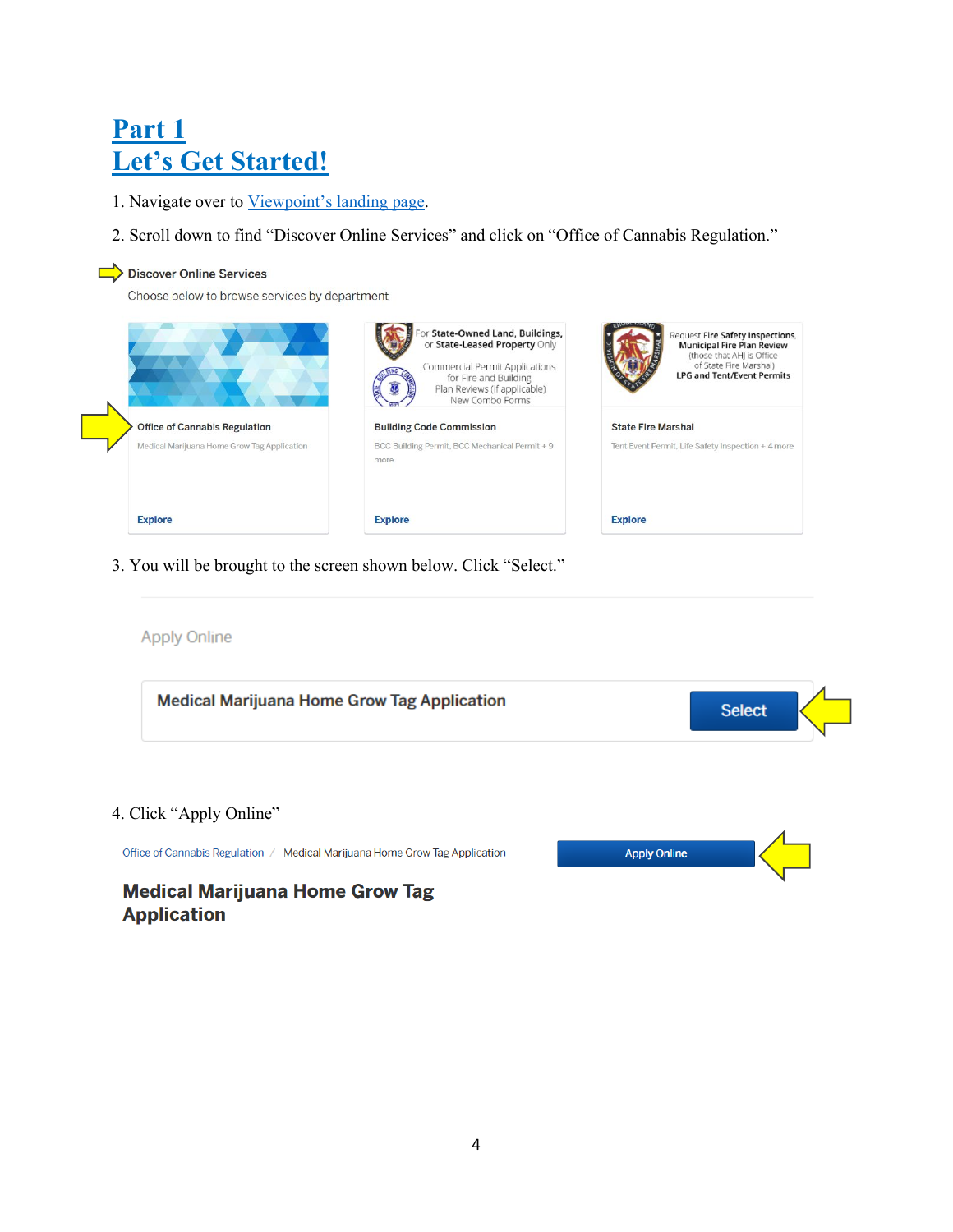# **Let's Log In!**

1. If you do not already have a Citizen Services Account, click "Sign Up". If you already have an account, please "Log In" and skip to Page 3.

|        |                           | $\bm{\Theta}$<br><b>Citizen Services</b><br>Welcome to State of Rhode Island |  |
|--------|---------------------------|------------------------------------------------------------------------------|--|
|        | Log In                    | Sign Up                                                                      |  |
|        |                           |                                                                              |  |
| $\Box$ | Erica.Ferrelli@dbr.ri.gov |                                                                              |  |
| A      |                           |                                                                              |  |
|        |                           | Sign Up >                                                                    |  |

- 2. Enter in an email account you have complete access to.
- 3. Enter in a password. The password MUST comply with the below.



4. Once completed, you will be directed to "Confirm your contact information" page.

*Please note, the address on this page does not have to be the address you intend to grow at. You will have to enter this information one more time as this is for setting up your account, not for your actual order.* 

|  | <b>First Name</b>        | <b>Last Name</b>            |                        |
|--|--------------------------|-----------------------------|------------------------|
|  |                          |                             |                        |
|  | <b>Email address</b>     | <b>Phone Number</b>         |                        |
|  | erica.ferrelli@gmail.com |                             |                        |
|  | Address <sub>1</sub>     | <b>Address 2 (Optional)</b> |                        |
|  |                          |                             |                        |
|  | City                     | <b>State</b>                | <b>ZIP/Postal Code</b> |
|  |                          |                             |                        |
|  |                          |                             |                        |

5. Click "Next."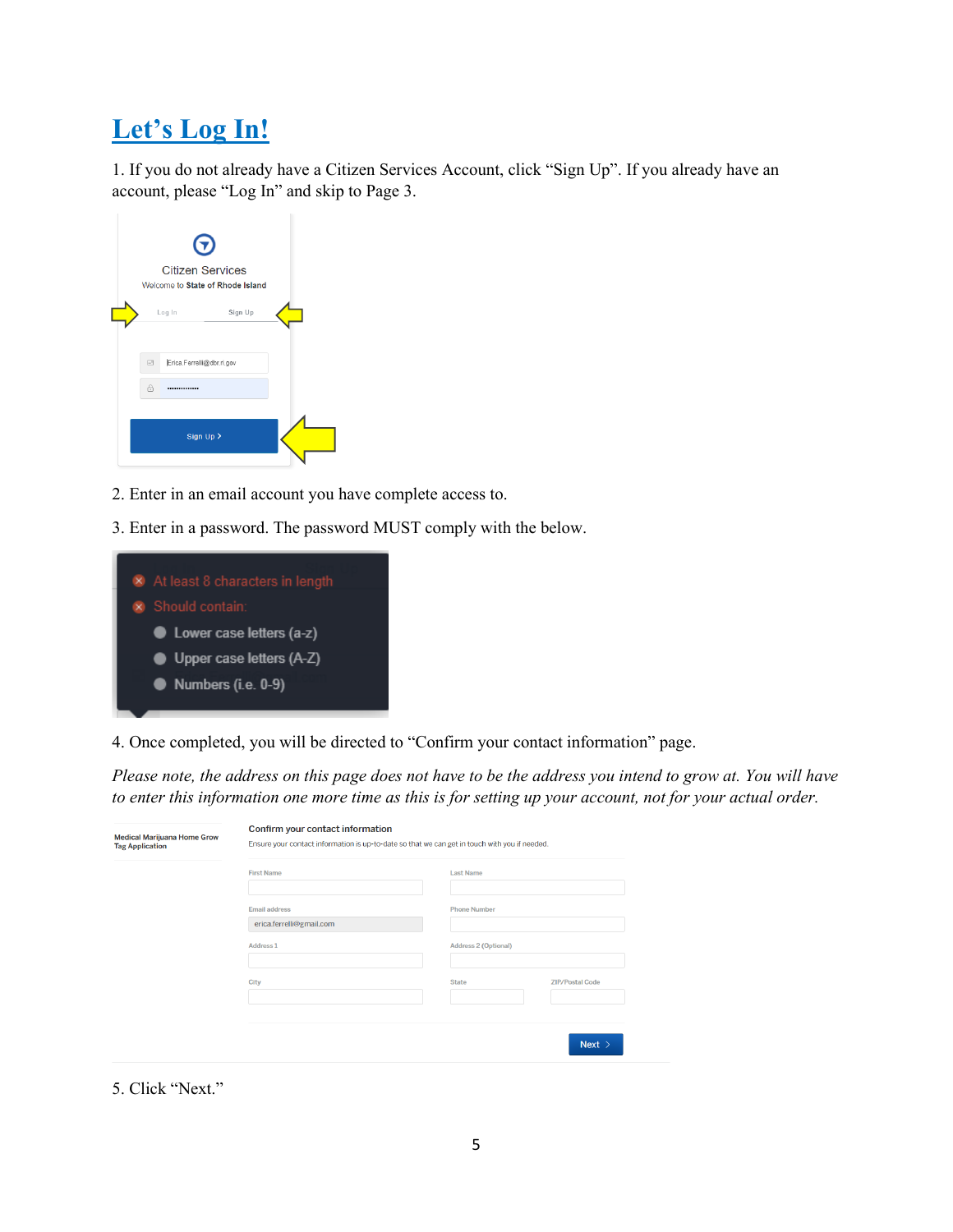# **Let's Purchase Tags!**

#### **Before we continue, please make sure you have ALL your relevant documents.**

- Issued and active (not expired) patient and/or caregiver registry card issued by the Rhode Island Department of Health.
- If you do not own the property you intend to grow at, the completed Form indicating the owner/landlord of the property has permitted you to grow at your proposed location. Located on our [website!](https://dbr.ri.gov/divisions/medicalmarijuana/)

**\_\_\_\_\_\_\_\_\_\_\_\_\_\_\_\_\_\_\_\_\_\_\_\_\_\_\_\_\_\_\_\_\_\_\_\_\_\_\_\_\_\_\_\_\_\_\_\_\_\_\_\_\_\_\_\_\_\_\_\_\_\_\_\_\_\_\_\_\_\_\_\_** 

- **Please note, this is a two-step application process.**
	- 1. You will first submit the required information.
	- 2. OCR will review and if approved, you will be notified via email to pay for your tags.
	- 3. Once payment has been received, you will
		- If you qualify for free tags once you submit your required info, OCR will review and waive your payment.
		- You will be notified via email and you will be able to generate a certificate.

### **Application Information**

| Medical Marijuana Home<br><b>Grow Tag Application</b> | <b>Application Information</b>                                |              |
|-------------------------------------------------------|---------------------------------------------------------------|--------------|
|                                                       | Are you applying today as a Patient or a Caregiver or Both? * |              |
|                                                       | Select your option                                            | $\checkmark$ |
|                                                       |                                                               |              |

 $Next >$ 

#### $\langle$  Back

#### **Steps:**

1. Choose from the drop-down menu whether you are applying for plant tags as a:

- RIDOH registered Patient
- RIDOH registered Caregiver
- Both a RIDOH registered caregiver and a RIDOH registered patient

#### 2. Click "Next"

3. Please go to the page that corresponds with your selection:

- PATIENT: Page 6
- CAREGIVER: Page 10
- BOTH: Page 18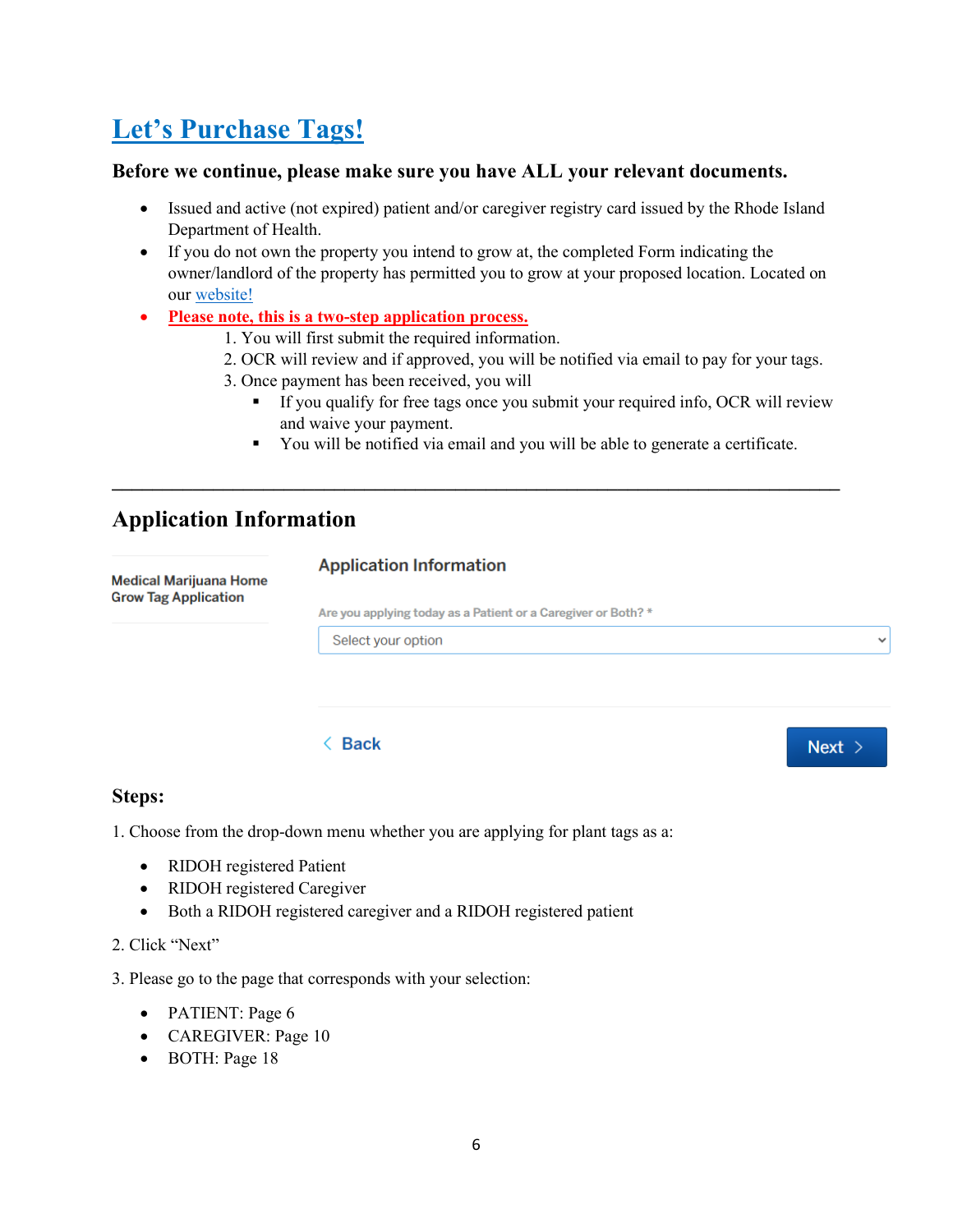# **RIDOH REGISTERED PATIENT**

### **Applicant Patient Registry Information**

| <b>Medical Marijuana Home Grow</b><br><b>Tag Application</b> | <b>Patient Registry Information</b>                                                                                                                                                                                                                                                                                                                                                                                                                                           |          |  |  |  |
|--------------------------------------------------------------|-------------------------------------------------------------------------------------------------------------------------------------------------------------------------------------------------------------------------------------------------------------------------------------------------------------------------------------------------------------------------------------------------------------------------------------------------------------------------------|----------|--|--|--|
|                                                              | Patient Registry Number * <sup>●</sup>                                                                                                                                                                                                                                                                                                                                                                                                                                        |          |  |  |  |
|                                                              | Recipients of Medicaid, Supplemental Security Income (SSI), Social Security Disability Income (SSDI), Federal<br>Railroad Disability benefit, or Veterans' Disability are eligible for a reduced registration fee. You must have shown<br>proof to the Rhode Island Department of Health as part of your registration application process in order to receive a<br>reduced fee on grow tags.<br>Do You Qualify for a Reduced Fee? *<br>Number of Plant Tag Sets Requested * @ |          |  |  |  |
|                                                              | Select your option<br>$\checkmark$                                                                                                                                                                                                                                                                                                                                                                                                                                            |          |  |  |  |
|                                                              |                                                                                                                                                                                                                                                                                                                                                                                                                                                                               |          |  |  |  |
|                                                              | <b>Back</b>                                                                                                                                                                                                                                                                                                                                                                                                                                                                   | Next $>$ |  |  |  |

#### **Steps:**

1. Enter in your registry identification number on your RIDOH issued patient card. Make sure to include the MMP before the numbers.

2. Select from the Dropdown (Yes/No) if you qualify for a reduced fee.

- This is determined by RIDOH during your patient registration process.
- If you are not sure whether or not you qualify, you most likely do not.
- This will be validated by OCR upon submission, so please be as accurate as possible.

3. Enter in the number of plant tag sets you wish to purchase (numerical: 1-12).

- A patient may only purchase up 12 plant tags.
- A plant tag= 1 immature and 1 mature plant for a TOTAL of 24 plants all together.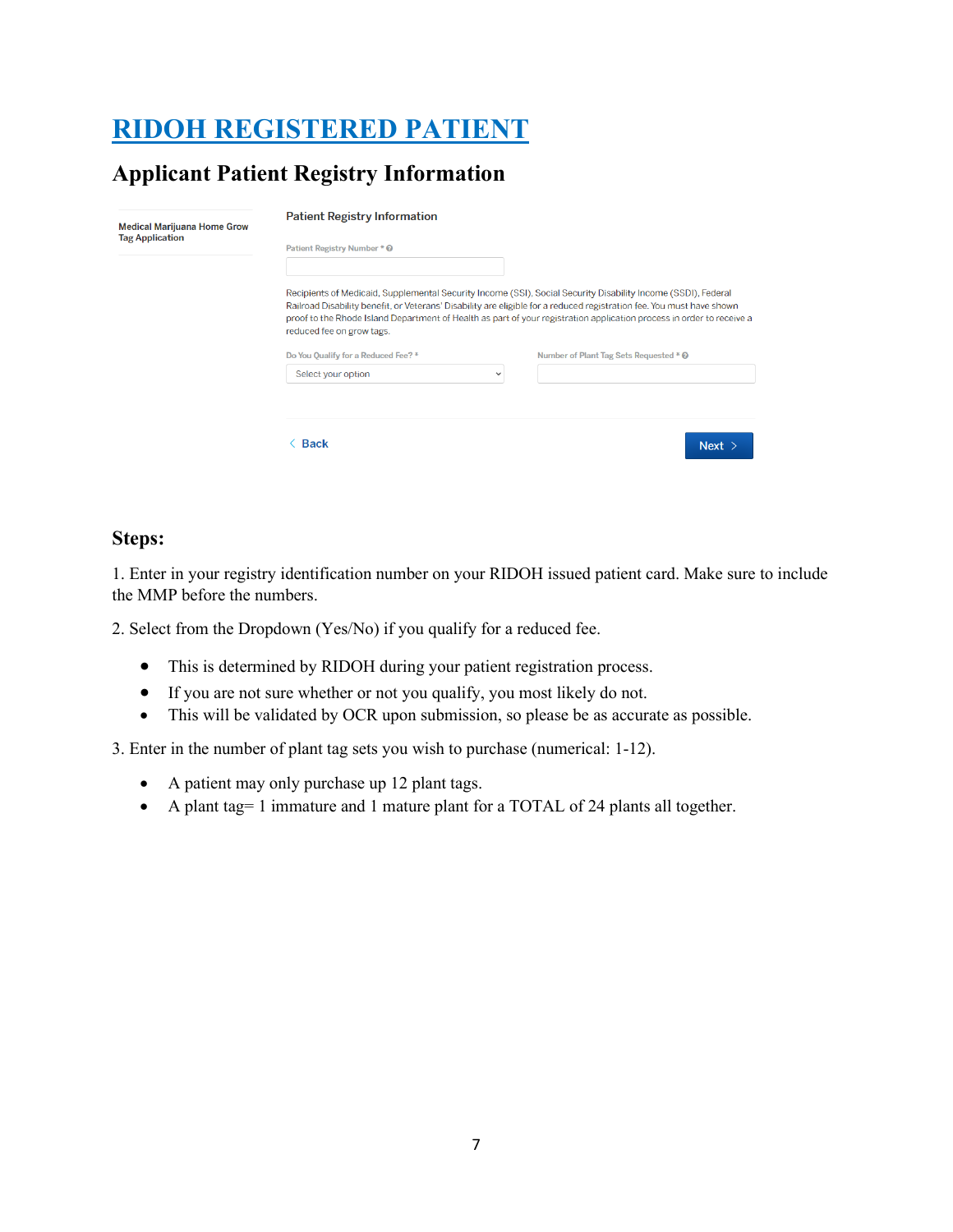### **Grow Address**

On this page, you will enter in where you intend to grow your medical marijuana.

| <b>Medical Marijuana Home Grow</b><br><b>Tag Application</b> | <b>Grow Address</b><br>This must be the physical address where you intend to grow medical marijuana. |                                                                                |  |
|--------------------------------------------------------------|------------------------------------------------------------------------------------------------------|--------------------------------------------------------------------------------|--|
|                                                              | Patient First Name*                                                                                  | Patient Last Name*                                                             |  |
|                                                              | Grow Address Physical Address * @                                                                    | <b>Grow Address Physical Address Line 2</b>                                    |  |
|                                                              | Grow Address Physical Address City *                                                                 | Grow Address Physical Address State * @<br>Select your option<br>$\checkmark$  |  |
|                                                              | Grow Address Physical Address Zip Code *                                                             | Do you own the proposed grow premises? *<br>Select your option<br>$\checkmark$ |  |
|                                                              |                                                                                                      |                                                                                |  |
|                                                              | <b>Back</b>                                                                                          | Next >                                                                         |  |

#### **Steps:**

- 1. Enter in your First Name.
- 2. Enter in your Last Name.
- 3. Enter in the physical address of where you intend to grow your medical marijuana
- 4. Enter in the City where you intend to grow your medical marijuana.

5. Enter in the State (this should ONLY be Rhode Island) where you intend to grow your medical marijuana.

6. Enter in the Zip Code for where you intend to grow your medical marijuana.

7. Do you own the proposed grow premises? If you do not, you will be required to upload a Form (available on our [website\)](https://dbr.ri.gov/divisions/medicalmarijuana/) in a later step.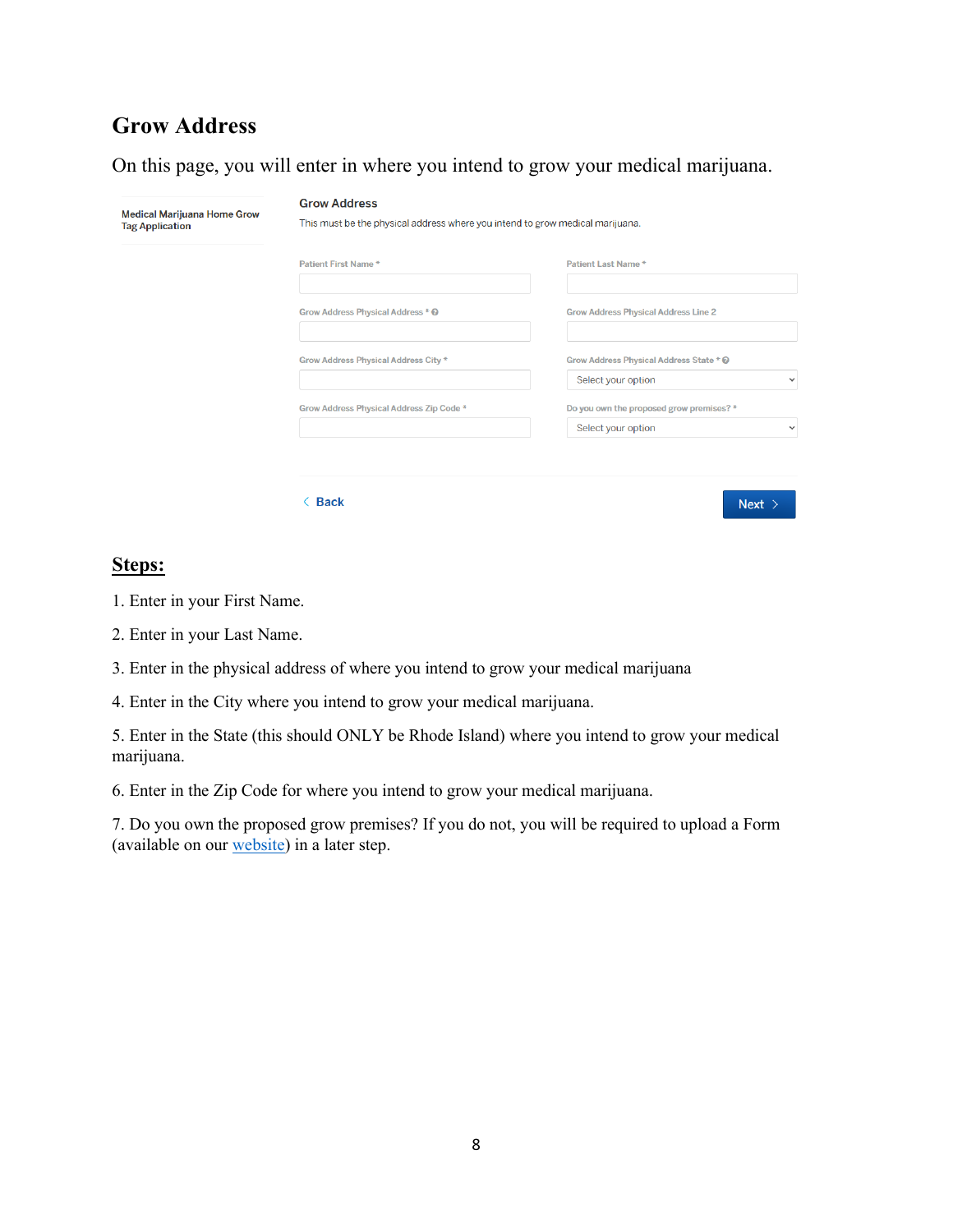### **Attachments**

If you indicated on Step 4 that you do not own the property that you are requesting to grow medical marijuana at, you must upload the required Form available on our [website](https://dbr.ri.gov/divisions/medicalmarijuana/)**.** 

| <b>Medical Marijuana Home Grow</b><br><b>Tag Application</b> | <b>Attachments</b><br>Include any additional files with your submission. Any box marked "Required" is required to submit your application.<br>Please note the maximum allowed file size for any upload is 100 MB. |                            |  |
|--------------------------------------------------------------|-------------------------------------------------------------------------------------------------------------------------------------------------------------------------------------------------------------------|----------------------------|--|
|                                                              | <b>Attachment</b>                                                                                                                                                                                                 | <b>File</b>                |  |
|                                                              | Permission to Grow Documentation Required<br>Please navigate to our website and down the required<br>Form.                                                                                                        | Upload<br>No file uploaded |  |
|                                                              | Add attachment                                                                                                                                                                                                    |                            |  |
|                                                              |                                                                                                                                                                                                                   |                            |  |
|                                                              | <b>Back</b>                                                                                                                                                                                                       | Next >                     |  |

Steps:

- 1. Click "upload"
- 2. Search your computer for the completed Form.
- 3. Click "open".
- 4. Then click "Next"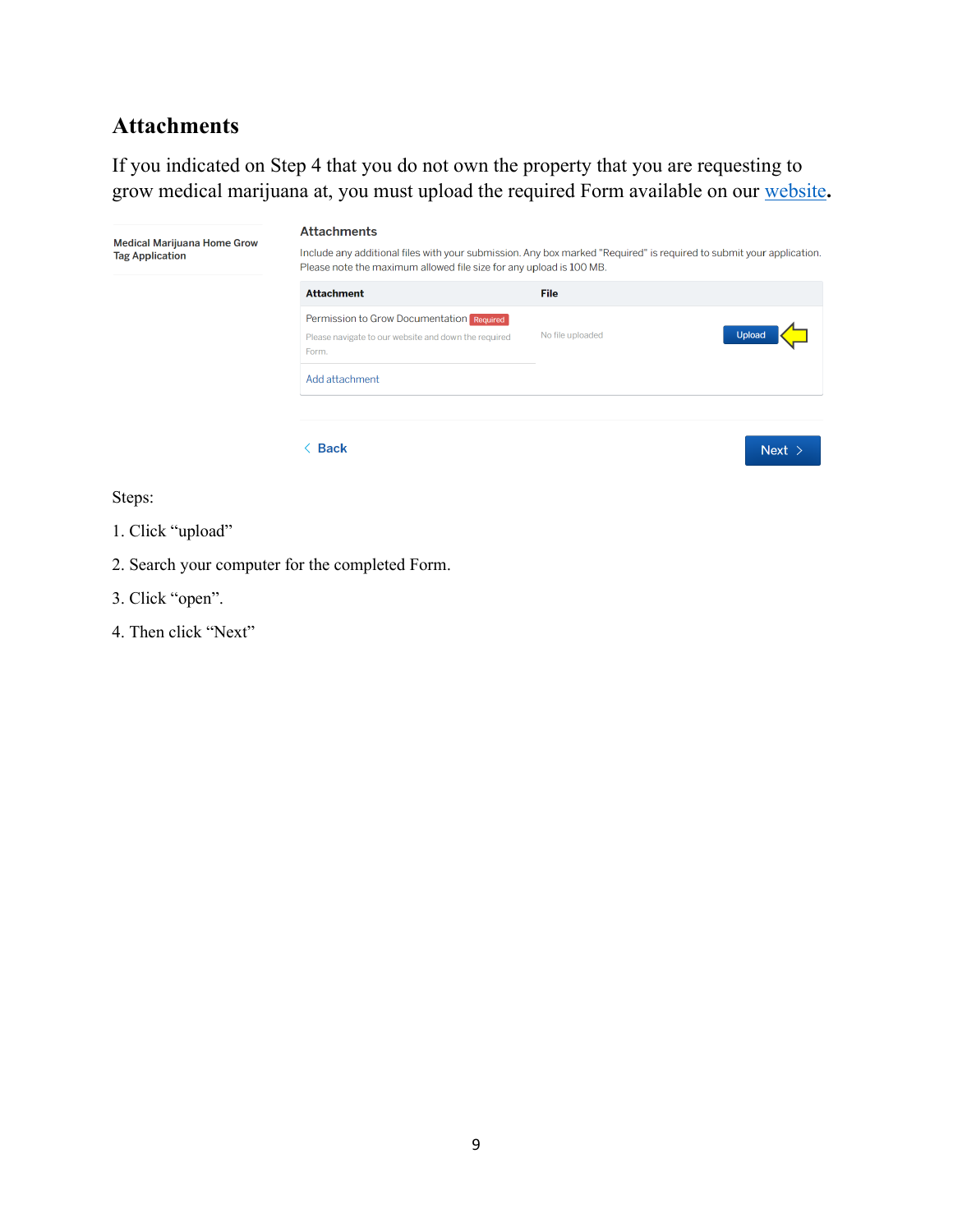### **Attestation**

Please check the box once you have done a thorough reading of the rules and regulations. Available [here.](https://risos-apa-production-public.s3.amazonaws.com/DBR/REG_10920_20200305150755.pdf) If you have any further questions, regrading compliance, please give us a call 401-889-5607.



#### **Steps:**



2. Click "Next."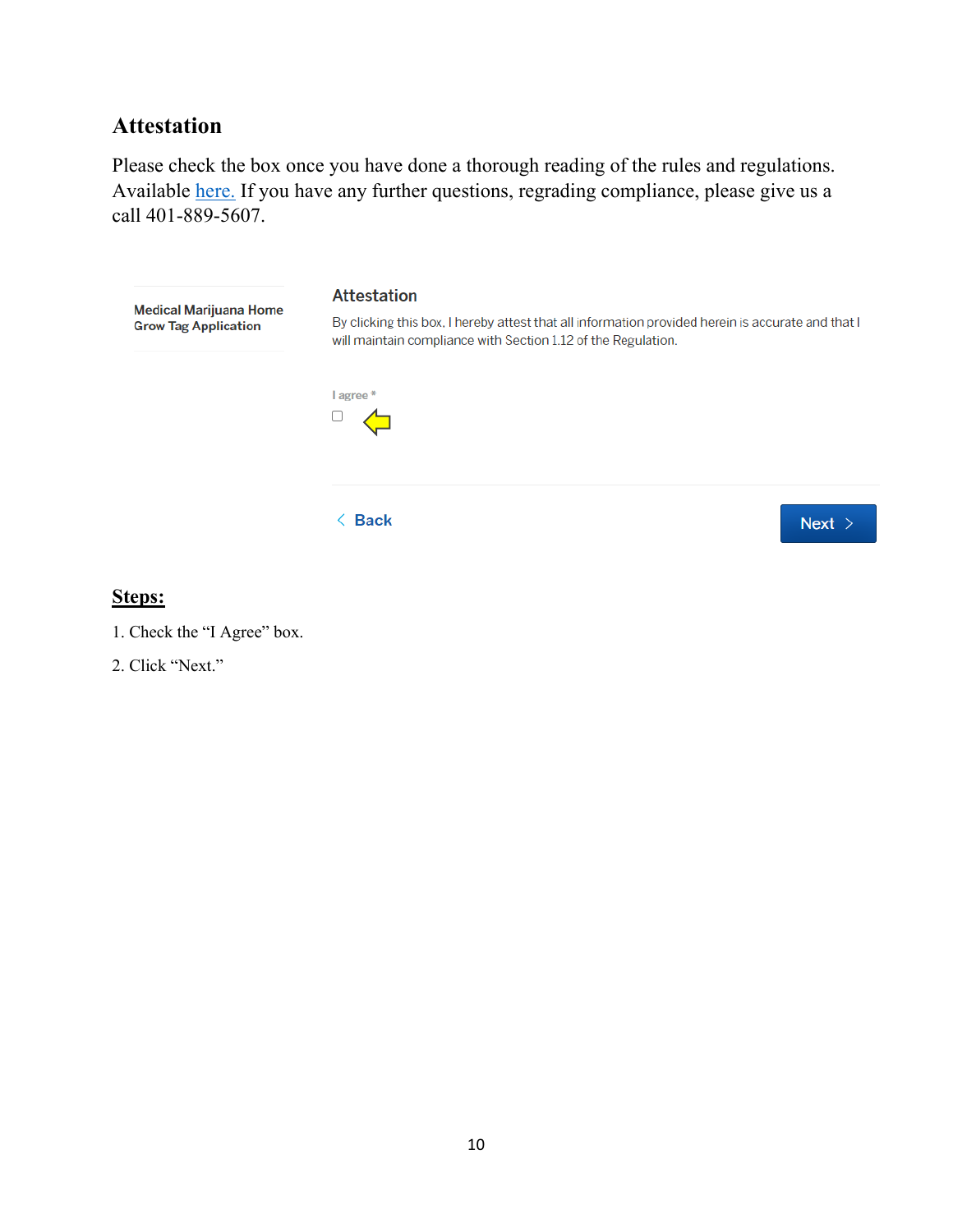### **Confirm Your Submission**

Please review your submission thoroughly.

| Medical Marijuana Home<br><b>Grow Tag Application</b>         | <b>Application Completeness and</b>             |
|---------------------------------------------------------------|-------------------------------------------------|
| $MM-21-4$                                                     | <b>License Verification</b>                     |
| <b>Your Submission</b><br><b>Attachments</b>                  | <b>O In progress.</b> This step is in progress. |
| Guests (0)                                                    | <b>Message the reviewer</b>                     |
| <b>D</b> Application Completeness<br>and License Verification |                                                 |
| <b>Patient Registration Fee</b>                               |                                                 |
| <b>Patient Certificate Issued</b>                             | Send Message                                    |

#### **Steps:**

1. Click "Confirm and Submit."

- **You have submitted your form to OCR for review.**
- **No further action is needed from you at this time.**
- **You will receive an email when the submission has been approved.**
- **You will then pay for your tags and your certificate will be autogenerated.**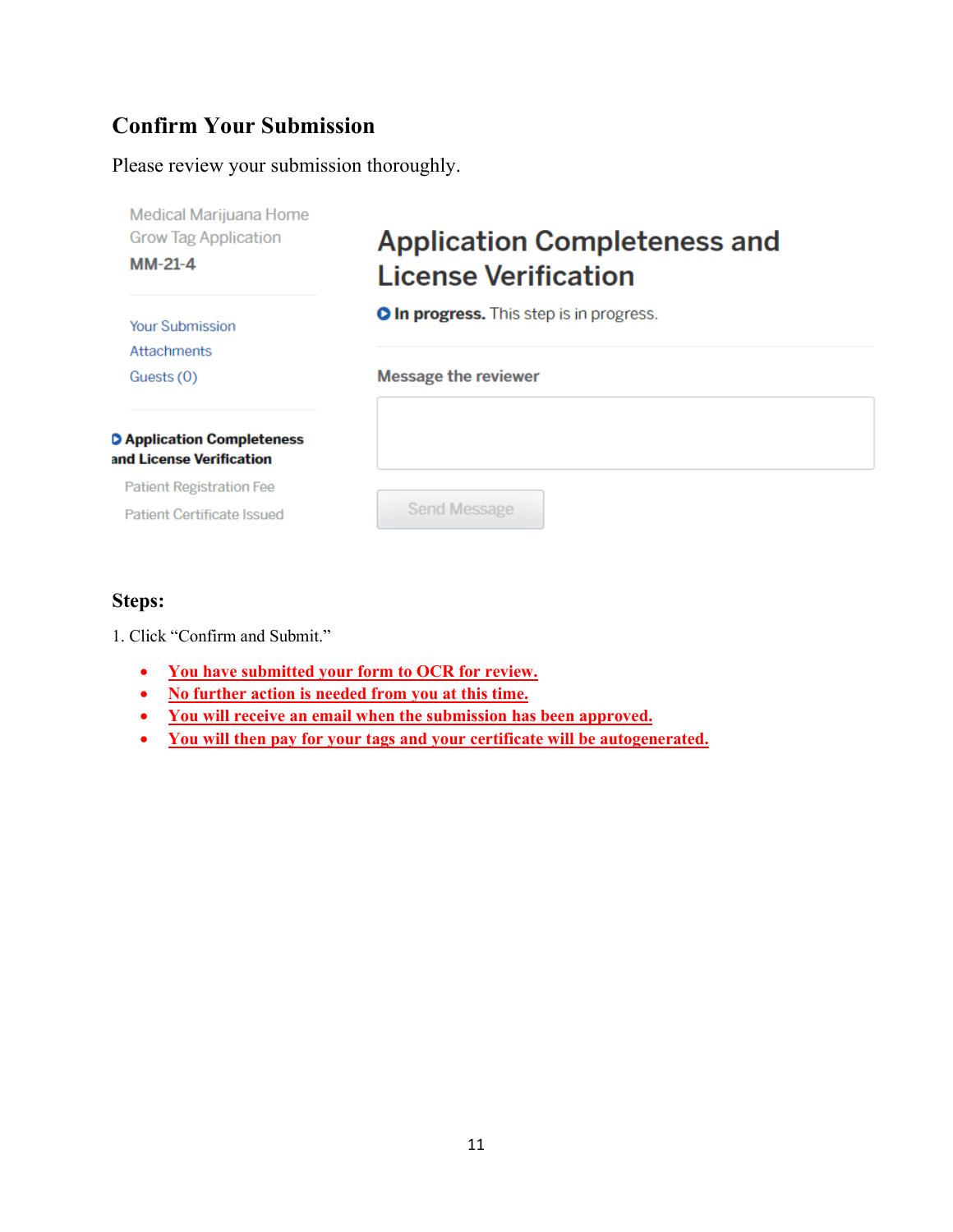# **RIDOH REGISTERED CAREGIVER**

### **Caregiver and Patient Registry Information**

| <b>Medical Marijuana Home Grow</b><br><b>Tag Application</b> | Caregiver and Patient Registry Information *<br>As an appointed Caregiver for one or multiple patients, click the "Add Caregiver/Patient Information" button. Fill in<br>the required information for yourself and your patient(s).<br>Continue this process until all your patients' information has been entered. |
|--------------------------------------------------------------|---------------------------------------------------------------------------------------------------------------------------------------------------------------------------------------------------------------------------------------------------------------------------------------------------------------------|
|                                                              | As a caregiver, you may be appointed to grow for a maximum of five (5) RIDOH Registered Patients.<br>Add Caregiver and Patient Registry Information                                                                                                                                                                 |
|                                                              | <b>Back</b><br>Next >                                                                                                                                                                                                                                                                                               |

Steps:

1. Click on "Add Caregiver and Patient Registry Information" button.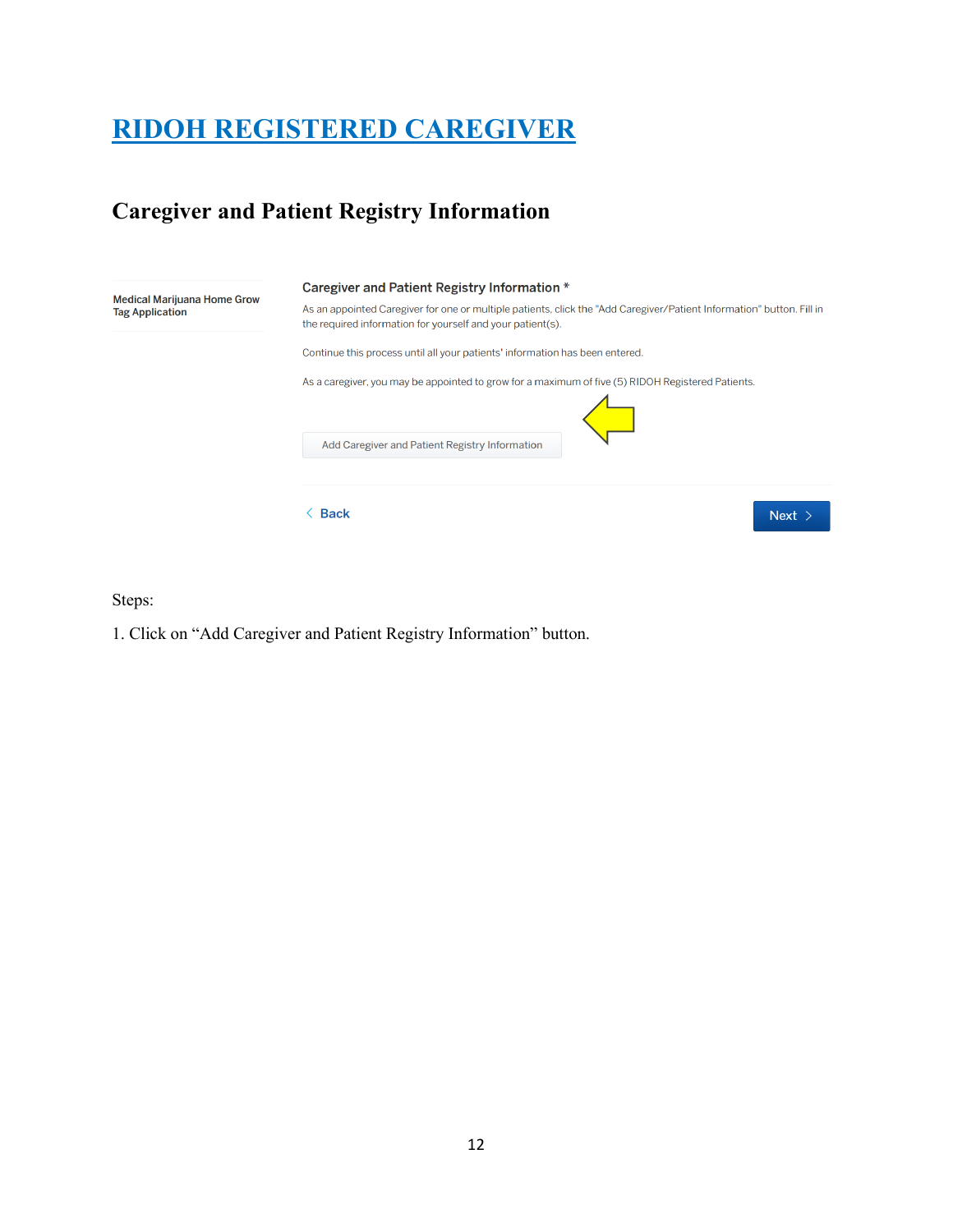### **Caregiver and Patient Registry Information**

You as the Caregiver will begin entering your information and your patient's information.

| Caregiver Registry Number * @                            | Patient Registry Number * @                                                |
|----------------------------------------------------------|----------------------------------------------------------------------------|
| ฌ                                                        | Number of Plant Tag Sets Request for This Patient/Caregiver Relationship * |
|                                                          |                                                                            |
| This person is eligible for Reduced Registration fees. @ |                                                                            |

#### **Steps:**

1. Enter in your Caregiver Registry Number EXACTLY as it appears on your card including, the MMC prefix.

2. Enter in your Patient's Registry Number EXACTLY as it appears on your card including, the MMP prefix. *NOTE: This is not your personal Patient number. Rather, it is the number belonging to your patient.* 

3. Please select the number of plant sets you want to purchase for this patient/caregiver relationship.

• *What is a plant set? 1 plant tag set ordered = an allowable immature and mature plant to be grown at your registered location.*

4. Check the box if your patient is eligible for reduced registration fees.

- This is determined by RIDOH during your registration process.
- If you are not sure whether you qualify, you most likely do not.
- This will be validated by OCR upon submission, so please be as accurate as possible.

5. Click "Save."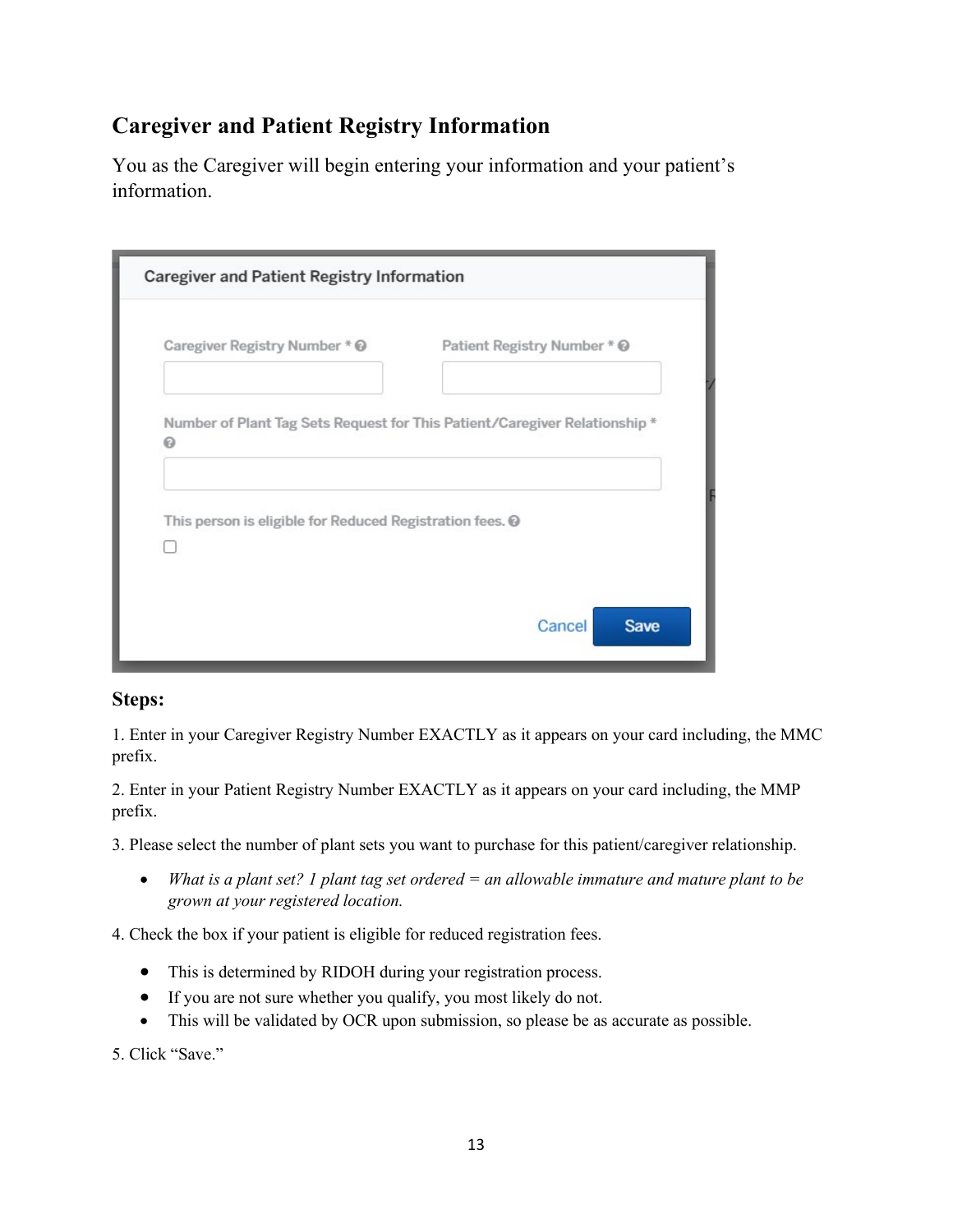### **Multiple Patients? No Problem**.

If you have multiple patients, click the and Caregiver and Patient Registry Information again and follow steps 1-4 (above) for all of your patients.

*\*If you are a caregiver for up to 1 patient the maximum plant sets you can order is 12. \*If you are a caregiver for 2+ patients the maximum plant sets you can order is 24.*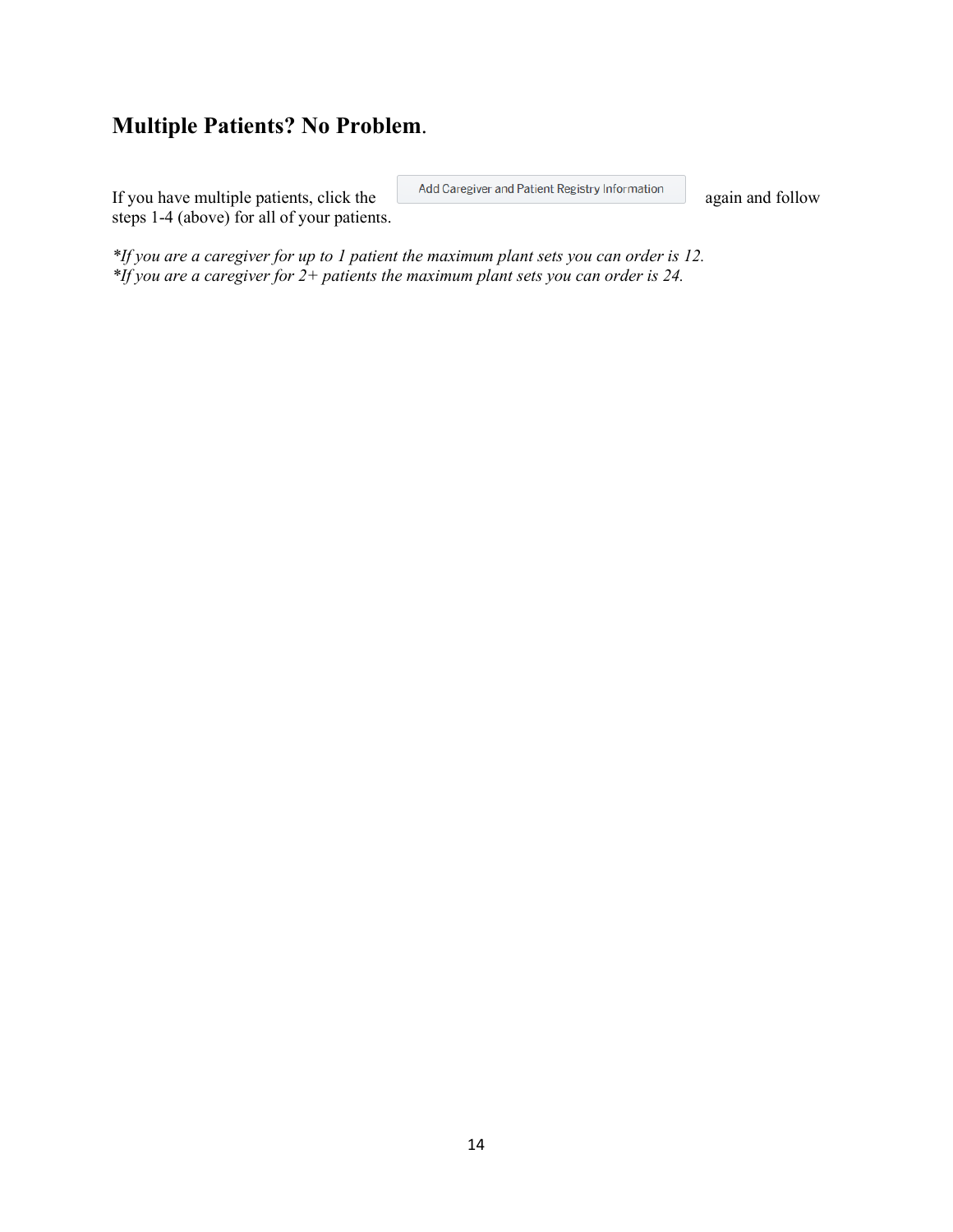### **Grow Address**

On this page, you will enter in where you intend to grow your medical marijuana.

| <b>Tag Application</b> | This must be the physical address where you intend to grow medical marijuana. |                                                                               |
|------------------------|-------------------------------------------------------------------------------|-------------------------------------------------------------------------------|
|                        | Patient First Name *                                                          | Patient Last Name*                                                            |
|                        | Grow Address Physical Address * @                                             | <b>Grow Address Physical Address Line 2</b>                                   |
|                        | Grow Address Physical Address City *                                          | Grow Address Physical Address State * @<br>Select your option<br>$\checkmark$ |
|                        | Grow Address Physical Address Zip Code *                                      | Do you own the proposed grow premises? *                                      |

#### **Steps:**

- 1. Enter in your First Name.
- 2. Enter in your Last Name.
- 3. Enter in the physical address of where you intend to grow your medical marijuana
- 4. Enter in the City where you intend to grow your medical marijuana.

5. Enter in the State (this should ONLY be Rhode Island) where you intend to grow your medical marijuana.

6. Enter in the Zip Code for where you intend to grow your medical marijuana.

7. Do you own the proposed grow premises? If you do not, you will be required to upload a Form (available on our [website\)](https://dbr.ri.gov/divisions/medicalmarijuana/) in a later step.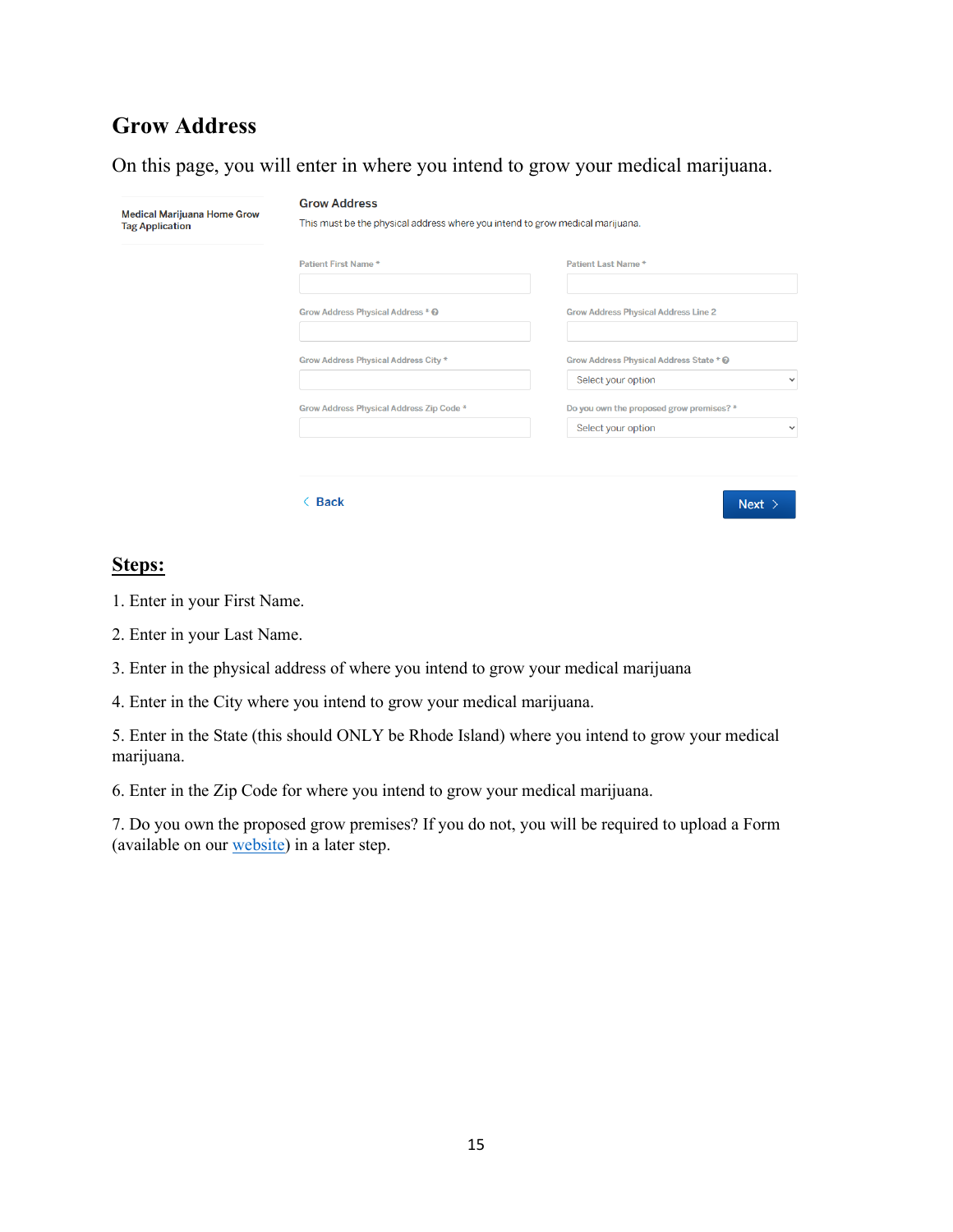### **Attachments**

If you indicated on Step 4 that you do not own the property that you are requesting to grow medical marijuana at, you must upload the required Form available on our [website](https://dbr.ri.gov/divisions/medicalmarijuana/)**.** 

| <b>Medical Marijuana Home Grow</b><br><b>Tag Application</b> | <b>Attachments</b><br>Include any additional files with your submission. Any box marked "Required" is required to submit your application.<br>Please note the maximum allowed file size for any upload is 100 MB. |                            |  |
|--------------------------------------------------------------|-------------------------------------------------------------------------------------------------------------------------------------------------------------------------------------------------------------------|----------------------------|--|
|                                                              | <b>Attachment</b>                                                                                                                                                                                                 | <b>File</b>                |  |
|                                                              | Permission to Grow Documentation Required<br>Please navigate to our website and down the required<br>Form.                                                                                                        | Upload<br>No file uploaded |  |
|                                                              | Add attachment                                                                                                                                                                                                    |                            |  |
|                                                              |                                                                                                                                                                                                                   |                            |  |
|                                                              | <b>Back</b>                                                                                                                                                                                                       | Next >                     |  |

Steps:

- 1. Click "upload"
- 2. Search your computer for the completed Form.
- 3. Click "open".
- 4. Then click "Next"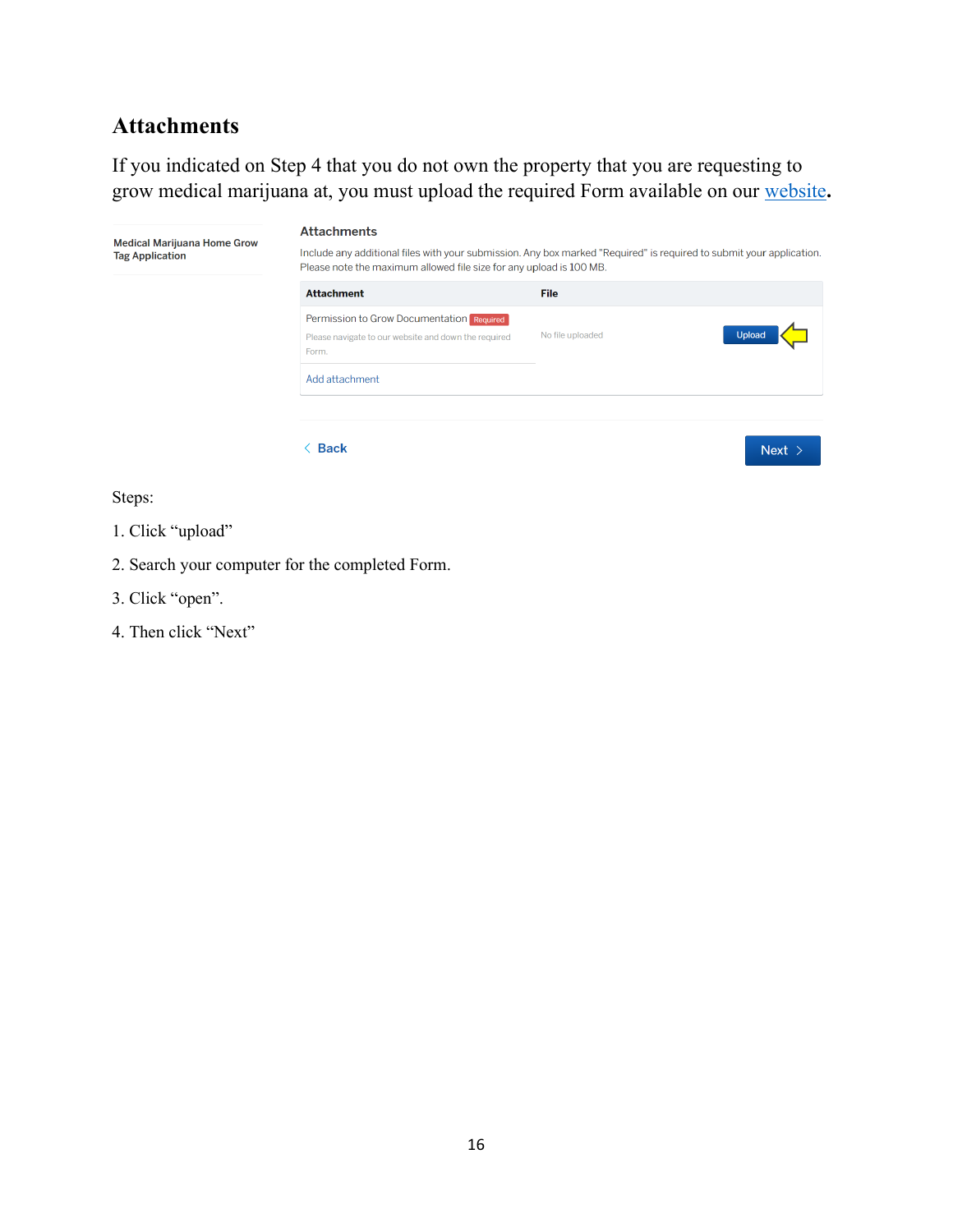### **Attestation**

Please check the box once you have done a thorough reading of the rules and regulations. Available [here.](https://risos-apa-production-public.s3.amazonaws.com/DBR/REG_10920_20200305150755.pdf) If you have any further questions, regrading compliance, please give us a call 401-889-5607.



#### **Steps:**



2. Click "Next."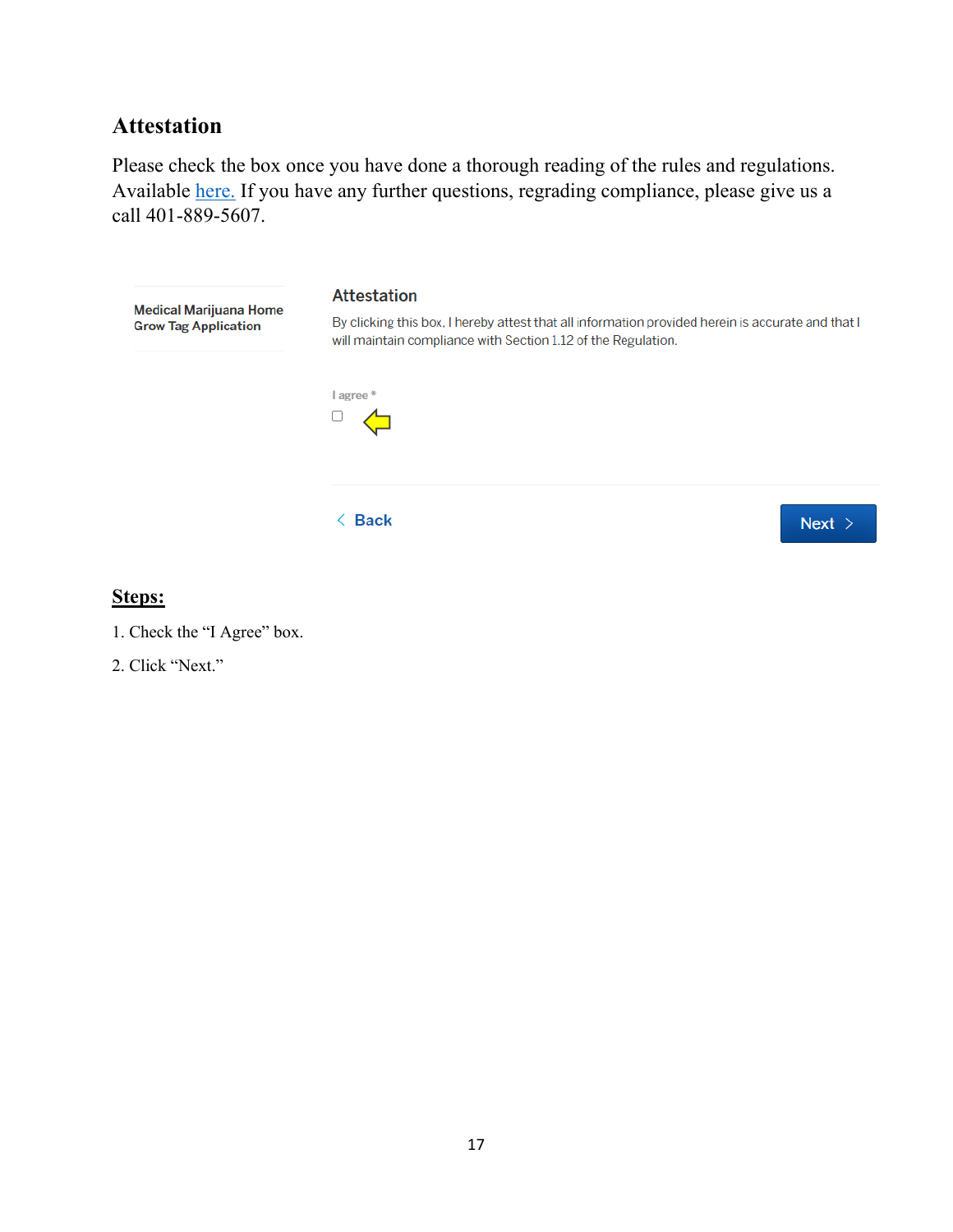### **Confirm Your Submission**

Please review your submission thoroughly.

| Medical Marijuana Home<br><b>Grow Tag Application</b>         | <b>Application Completeness and</b>             |
|---------------------------------------------------------------|-------------------------------------------------|
| $MM-21-4$                                                     | <b>License Verification</b>                     |
| <b>Your Submission</b><br><b>Attachments</b>                  | <b>O In progress.</b> This step is in progress. |
| Guests (0)                                                    | <b>Message the reviewer</b>                     |
| <b>D</b> Application Completeness<br>and License Verification |                                                 |
| <b>Patient Registration Fee</b>                               |                                                 |
| <b>Patient Certificate Issued</b>                             | Send Message                                    |

#### **Steps:**

1. Click "Confirm and Submit."

- **You have submitted your form to OCR for review.**
- **No further action is needed from you at this time.**
- **You will receive an email when the submission has been approved.**
- **You will then pay for your tags and your certificate will be autogenerated.**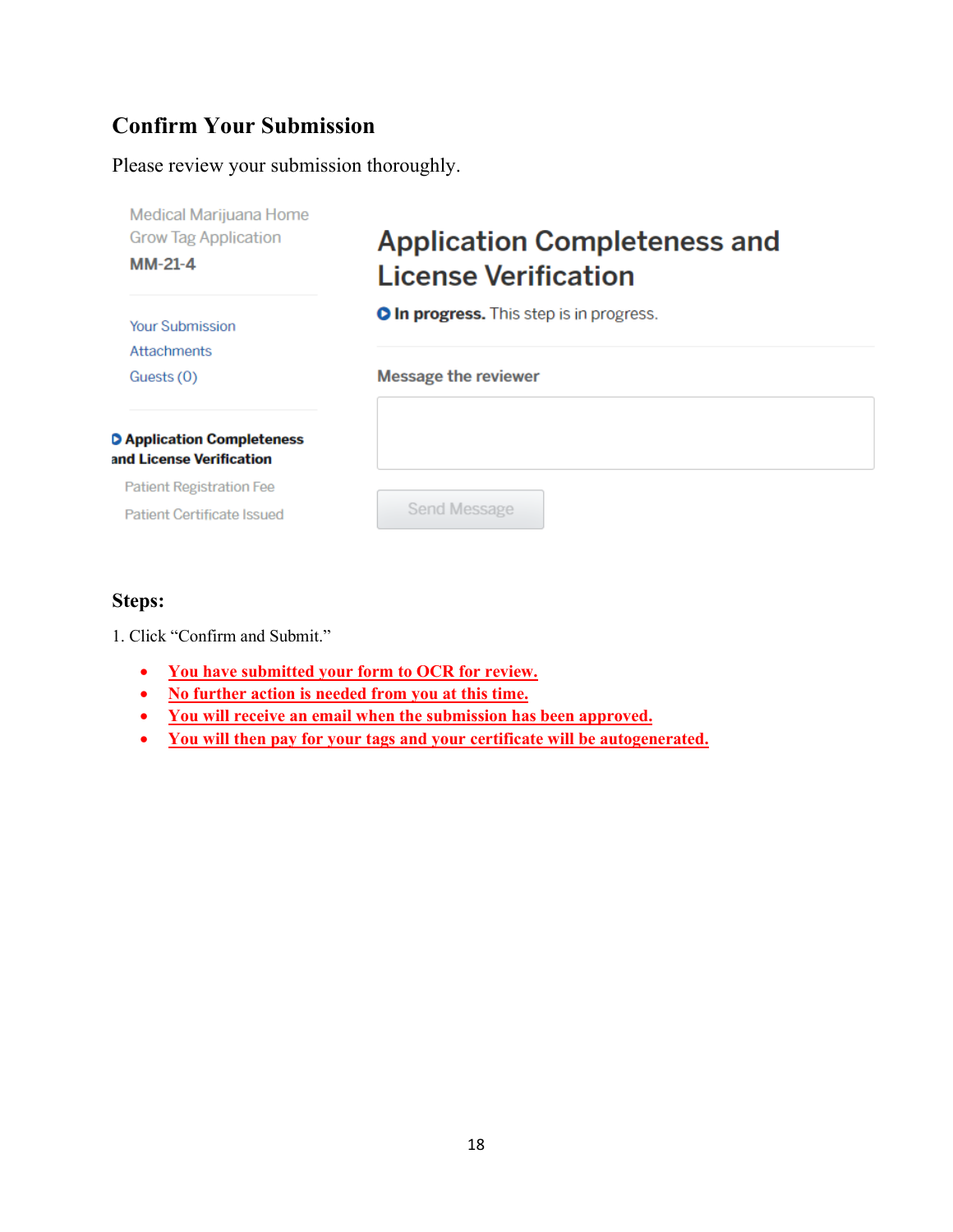### **BOTH RIDOH REGISTERED PATIENT AND CAREGIVER**

### **You Start as a Patient Applicant Patient Registry Information**

| <b>Medical Marijuana Home Grow</b> | <b>Patient Registry Information</b>                                                                                                                                                                                                                                                                                                                                                          |
|------------------------------------|----------------------------------------------------------------------------------------------------------------------------------------------------------------------------------------------------------------------------------------------------------------------------------------------------------------------------------------------------------------------------------------------|
| <b>Tag Application</b>             | Patient Registry Number * @                                                                                                                                                                                                                                                                                                                                                                  |
|                                    | Recipients of Medicaid, Supplemental Security Income (SSI), Social Security Disability Income (SSDI), Federal<br>Railroad Disability benefit, or Veterans' Disability are eligible for a reduced registration fee. You must have shown<br>proof to the Rhode Island Department of Health as part of your registration application process in order to receive a<br>reduced fee on grow tags. |
|                                    | Do You Oualify for a Reduced Fee? *<br>Number of Plant Tag Sets Requested * @                                                                                                                                                                                                                                                                                                                |
|                                    | Select your option<br>$\checkmark$                                                                                                                                                                                                                                                                                                                                                           |

#### **Steps:**

1. Enter in your Patient Registry Number EXACTLY as it appears on your card including, the MMP prefix.

2. Select from the Dropdown (Yes/No) if you qualify for a reduced fee.

- This is determined by RIDOH during your patient registration process.
- If you are not sure whether or not you qualify, you most likely do not.
- This will be validated by OCR upon submission, so please be as accurate as possible.

3. Enter in the number of plant tag sets you wish to purchase (numerical: 1-12).

- A patient may only purchase up 12 plant tags.
- A plant tag= 1 immature and 1 mature plant for a TOTAL of 24 plants all together.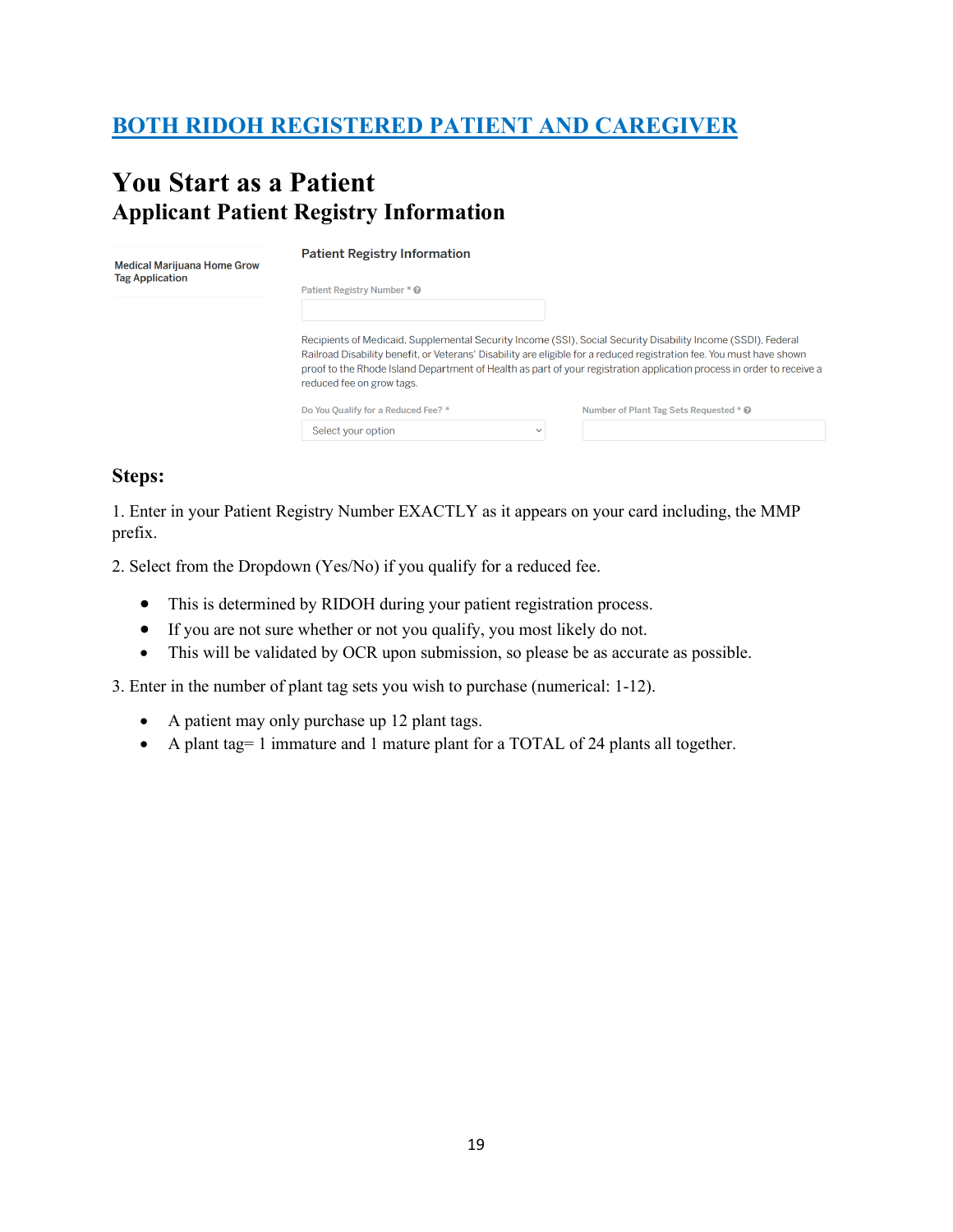# **Then, Caregiver Information**

### **Caregiver and Patient Registry Information**



Steps:

1. Click on "Add Caregiver and Patient Registry Information" button.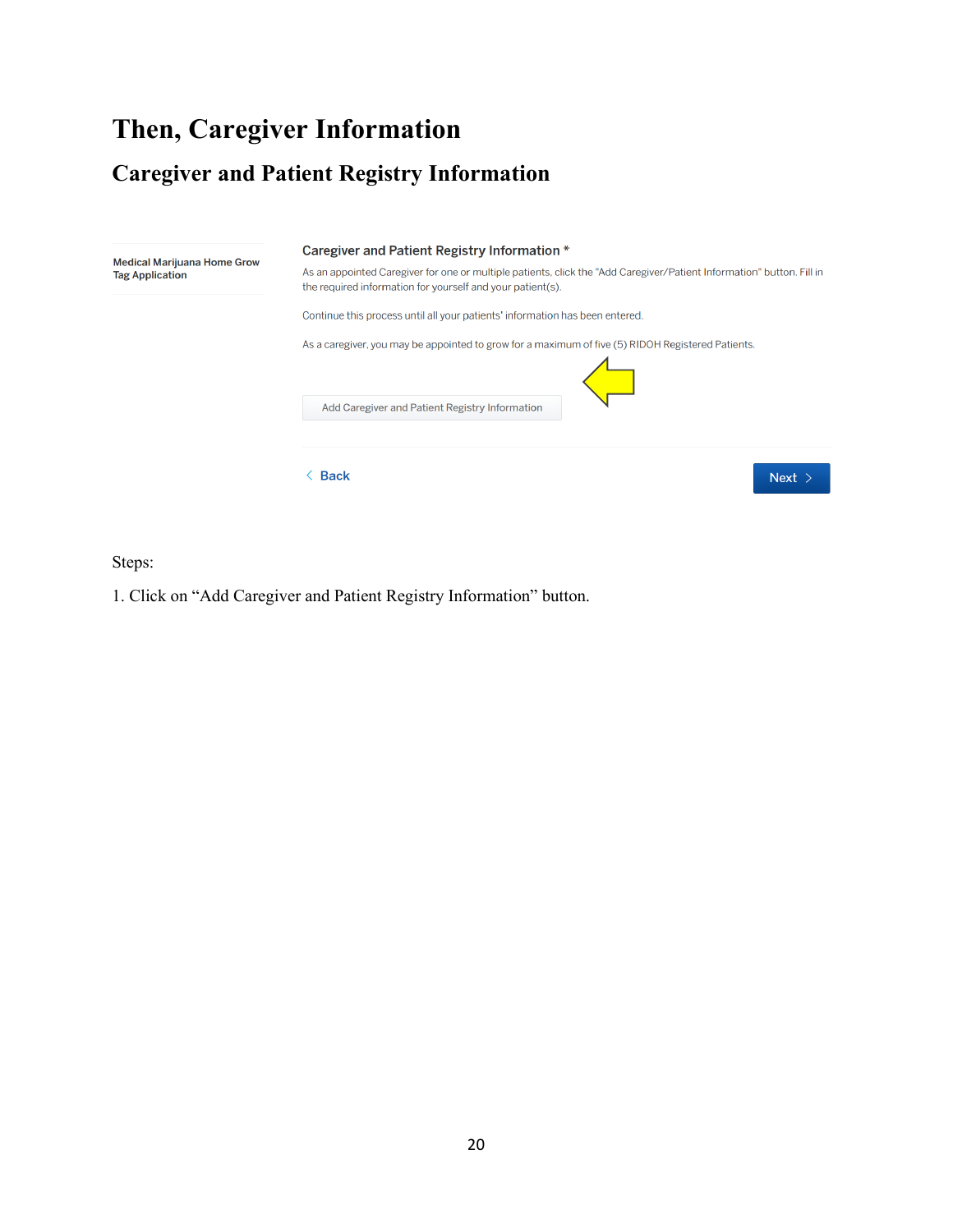### **Caregiver and Patient Registry Information**

You as the Caregiver will begin entering your information and your patient's information.

| Caregiver Registry Number * @                            | Patient Registry Number * @                                                |
|----------------------------------------------------------|----------------------------------------------------------------------------|
| ฌ                                                        | Number of Plant Tag Sets Request for This Patient/Caregiver Relationship * |
|                                                          |                                                                            |
| This person is eligible for Reduced Registration fees. @ |                                                                            |

#### **Steps:**

1. Enter in your Caregiver Registry Number EXACTLY as it appears on your card including, the MMC prefix.

2. Enter in your Patient Registry Number EXACTLY as it appears on your card including, the MMP prefix.

3. Please select the number of plant sets you want to purchase for this patient/caregiver relationship.

• *What is a plant set? 1 plant tag set ordered = an allowable immature and mature plant to be grown at your registered location.* 

4. Check the box if your patient is eligible for reduced registration fees.

- This is determined by RIDOH during your registration process.
- If you are not sure whether you qualify, you most likely do not.
- This will be validated by OCR upon submission, so please be as accurate as possible.

5. Click "Save."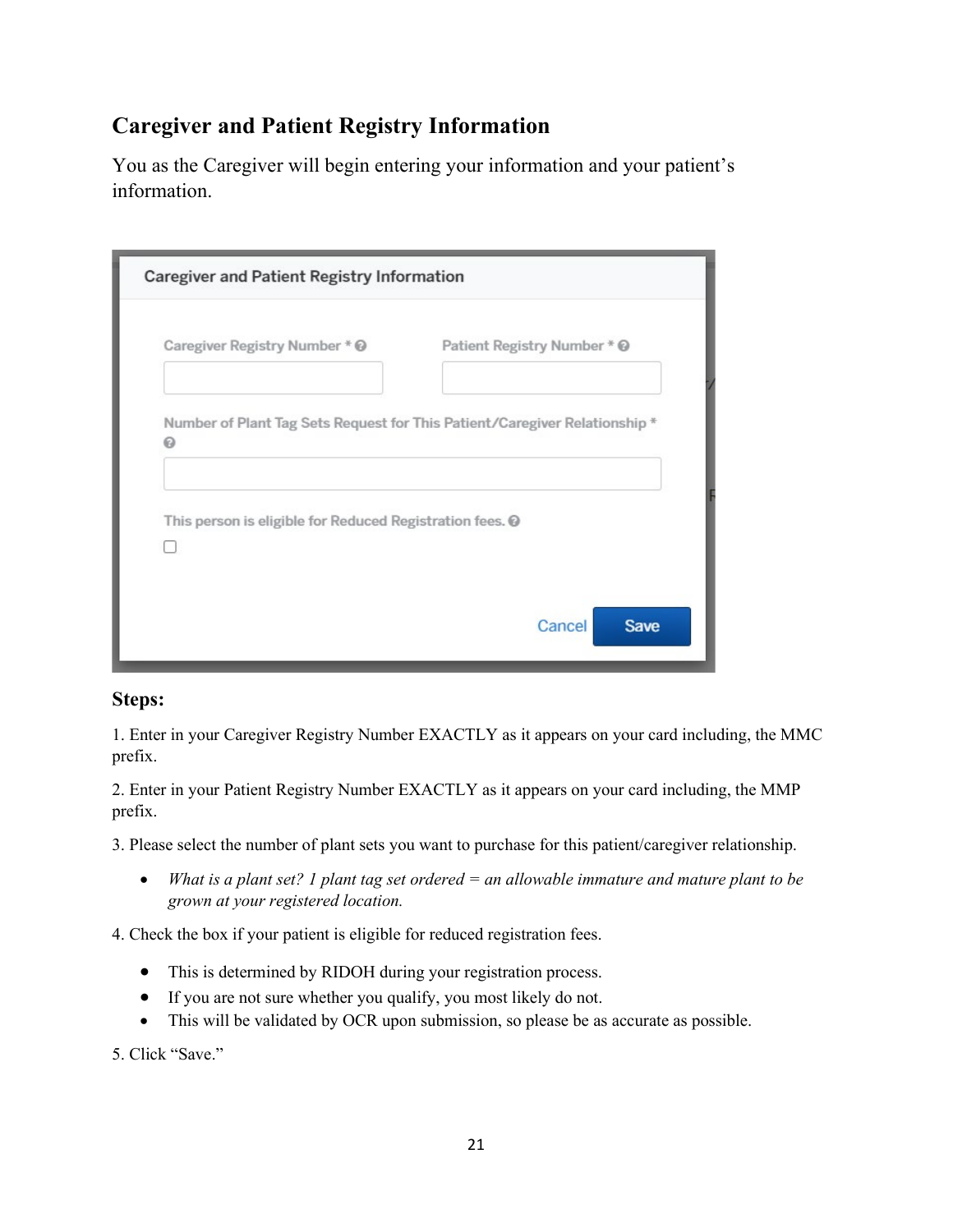### **Multiple Patients? No Problem**.

If you have multiple patients, click the and Caregiver and Patient Registry Information again and follow steps 1-4 (above) for all of your patients.

*\*If you are a caregiver for up to 1 patient the maximum plant sets you can order is 12. \*If you are a caregiver for 2+ patients the maximum plant sets you can order is 24.*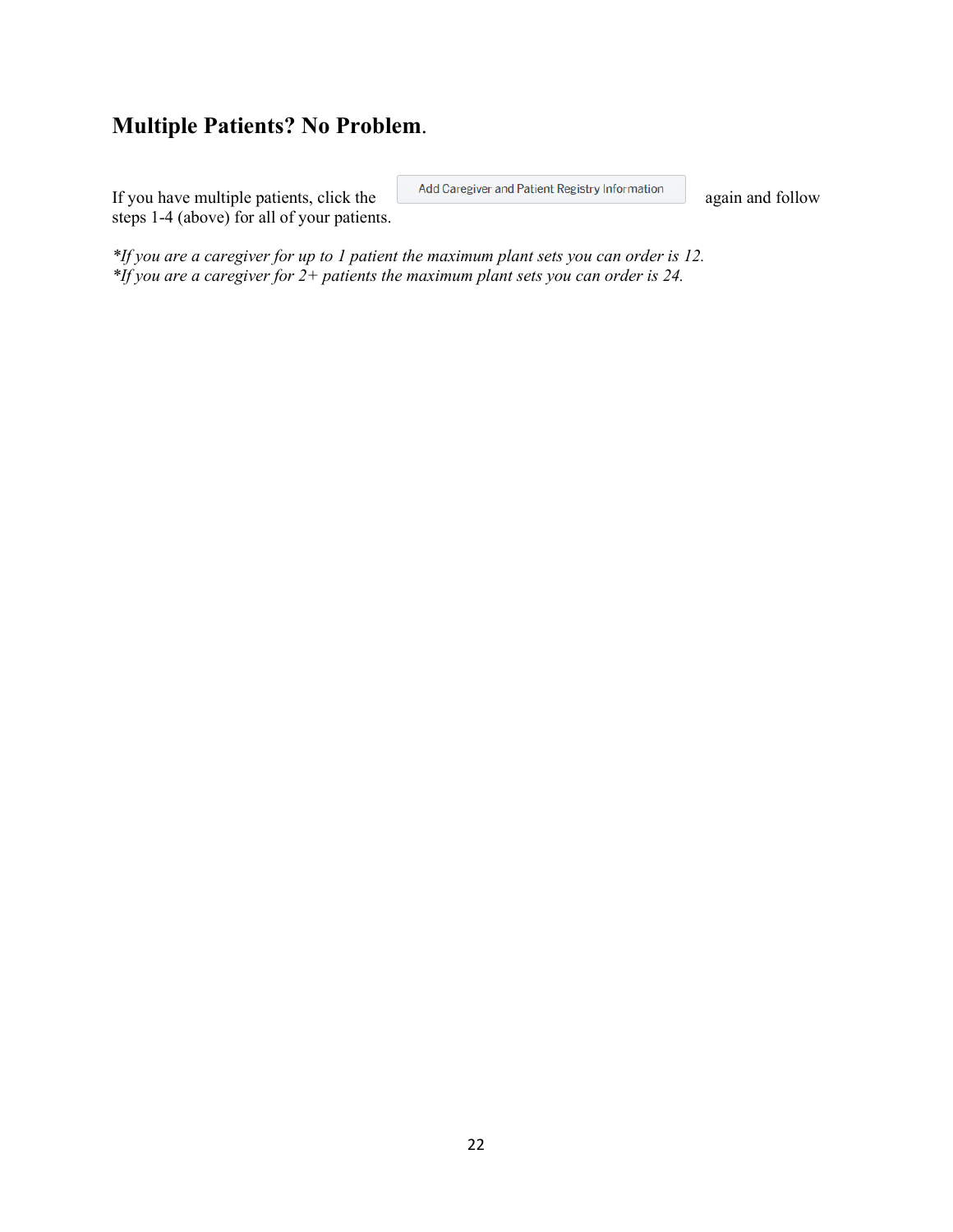### **Grow Address**

On this page, you will enter in where you intend to grow your medical marijuana.

| <b>Tag Application</b> | This must be the physical address where you intend to grow medical marijuana. |                                                                               |  |  |
|------------------------|-------------------------------------------------------------------------------|-------------------------------------------------------------------------------|--|--|
|                        | Patient/Caregiver First Name @                                                | Patient/Caregiver Last Name @                                                 |  |  |
|                        | Grow Address Physical Address * @                                             | <b>Grow Address Physical Address Line 2</b>                                   |  |  |
|                        | Grow Address Physical Address City *                                          | Grow Address Physical Address State * @<br>Select your option<br>$\checkmark$ |  |  |
|                        | Grow Address Physical Address Zip Code *                                      | Do you own the proposed grow premises? * $\Theta$                             |  |  |
|                        |                                                                               | Select your option<br>$\checkmark$                                            |  |  |

#### **Steps:**

1. Enter in your First Name.

2. Enter in your Last Name.

3. Enter in the physical address of where you intend to grow your medical marijuana

4. Enter in the City where you intend to grow your medical marijuana.

5. Enter in the State (this should ONLY be Rhode Island) where you intend to grow your medical marijuana.

6. Enter in the Zip Code for where you intend to grow your medical marijuana.

7. Do you own the proposed grow premises? If you do not, you will be required to upload a Form (available on our [website\)](https://dbr.ri.gov/divisions/medicalmarijuana/) in a later step.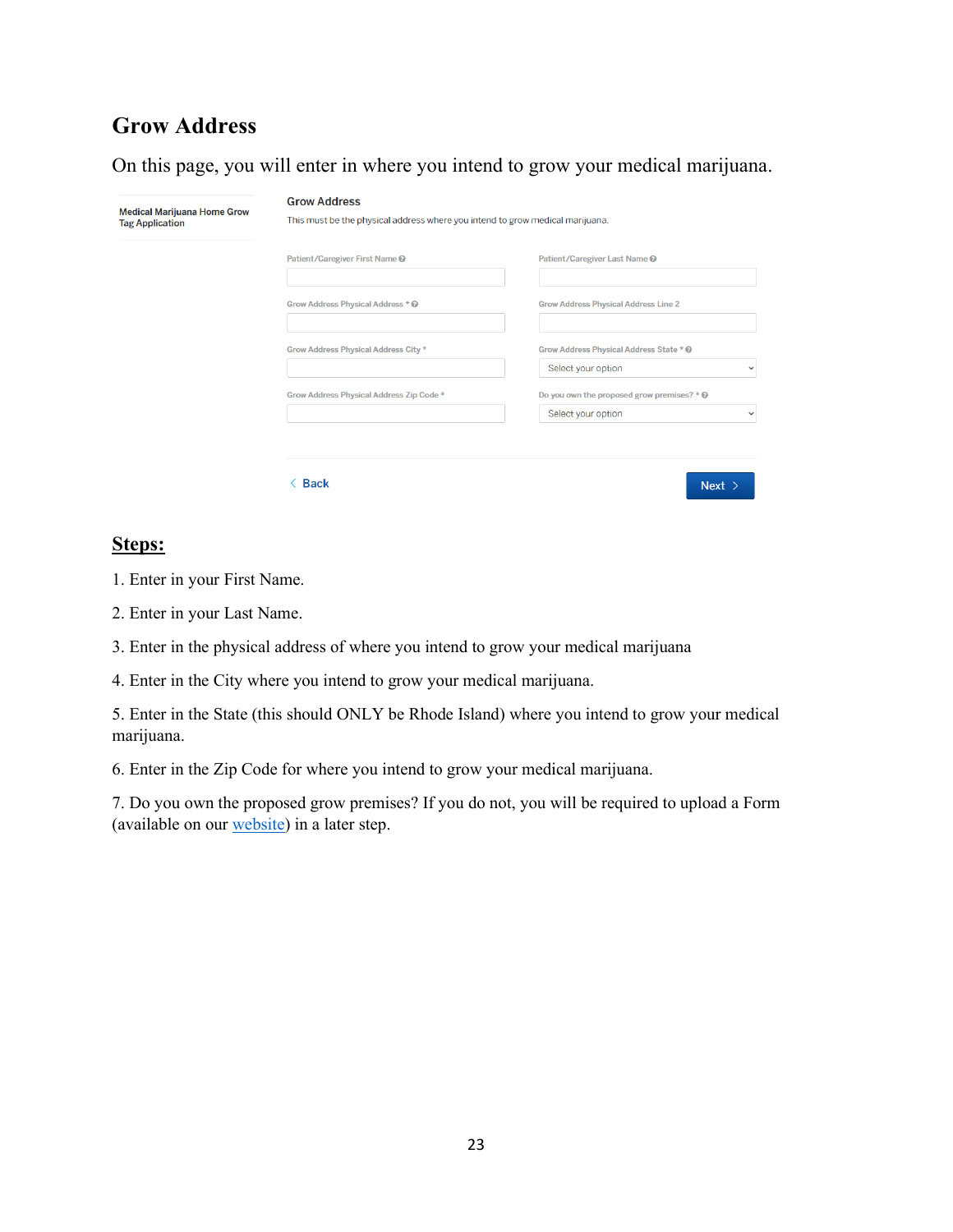### **Attachments**

If you indicated on Step 4 that you do not own the property that you are requesting to grow medical marijuana at, you must upload the required Form available on our [website](https://dbr.ri.gov/divisions/medicalmarijuana/)**.** 

| <b>Medical Marijuana Home Grow</b><br><b>Tag Application</b> | <b>Attachments</b><br>Include any additional files with your submission. Any box marked "Required" is required to submit your application.<br>Please note the maximum allowed file size for any upload is 100 MB. |                            |  |  |
|--------------------------------------------------------------|-------------------------------------------------------------------------------------------------------------------------------------------------------------------------------------------------------------------|----------------------------|--|--|
|                                                              | <b>Attachment</b>                                                                                                                                                                                                 | <b>File</b>                |  |  |
|                                                              | Permission to Grow Documentation Required<br>Please navigate to our website and down the required<br>Form.                                                                                                        | Upload<br>No file uploaded |  |  |
|                                                              | Add attachment                                                                                                                                                                                                    |                            |  |  |
|                                                              |                                                                                                                                                                                                                   |                            |  |  |
|                                                              | <b>Back</b>                                                                                                                                                                                                       | Next >                     |  |  |

Steps:

- 1. Click "upload"
- 2. Search your computer for the completed Form.
- 3. Click "open".
- 4. Then click "Next"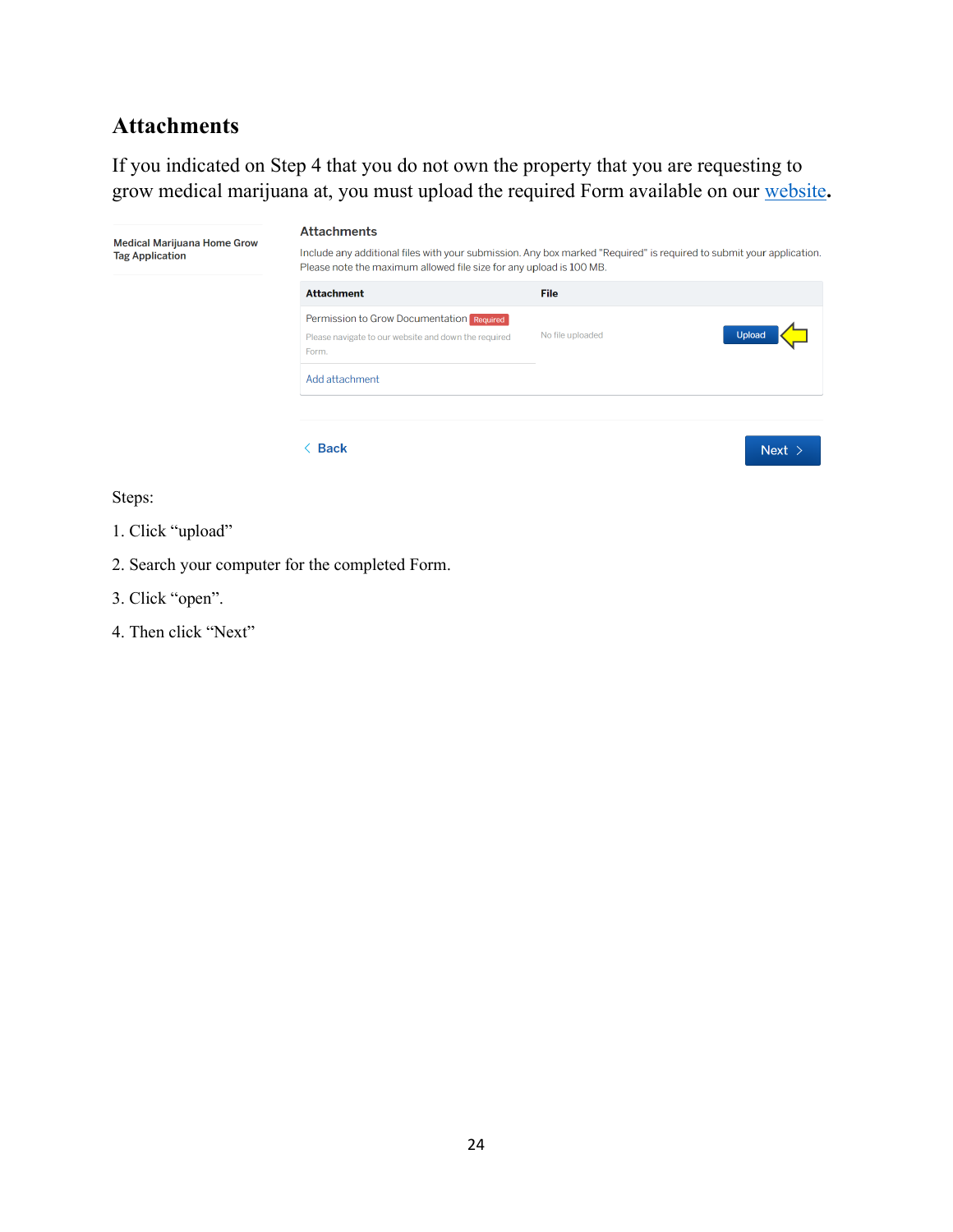### **Attestation**

Please check the box once you have done a thorough reading of the rules and regulations. Available [here.](https://risos-apa-production-public.s3.amazonaws.com/DBR/REG_10920_20200305150755.pdf) If you have any further questions, regrading compliance, please give us a call 401-889-5607.



#### **Steps:**



2. Click "Next."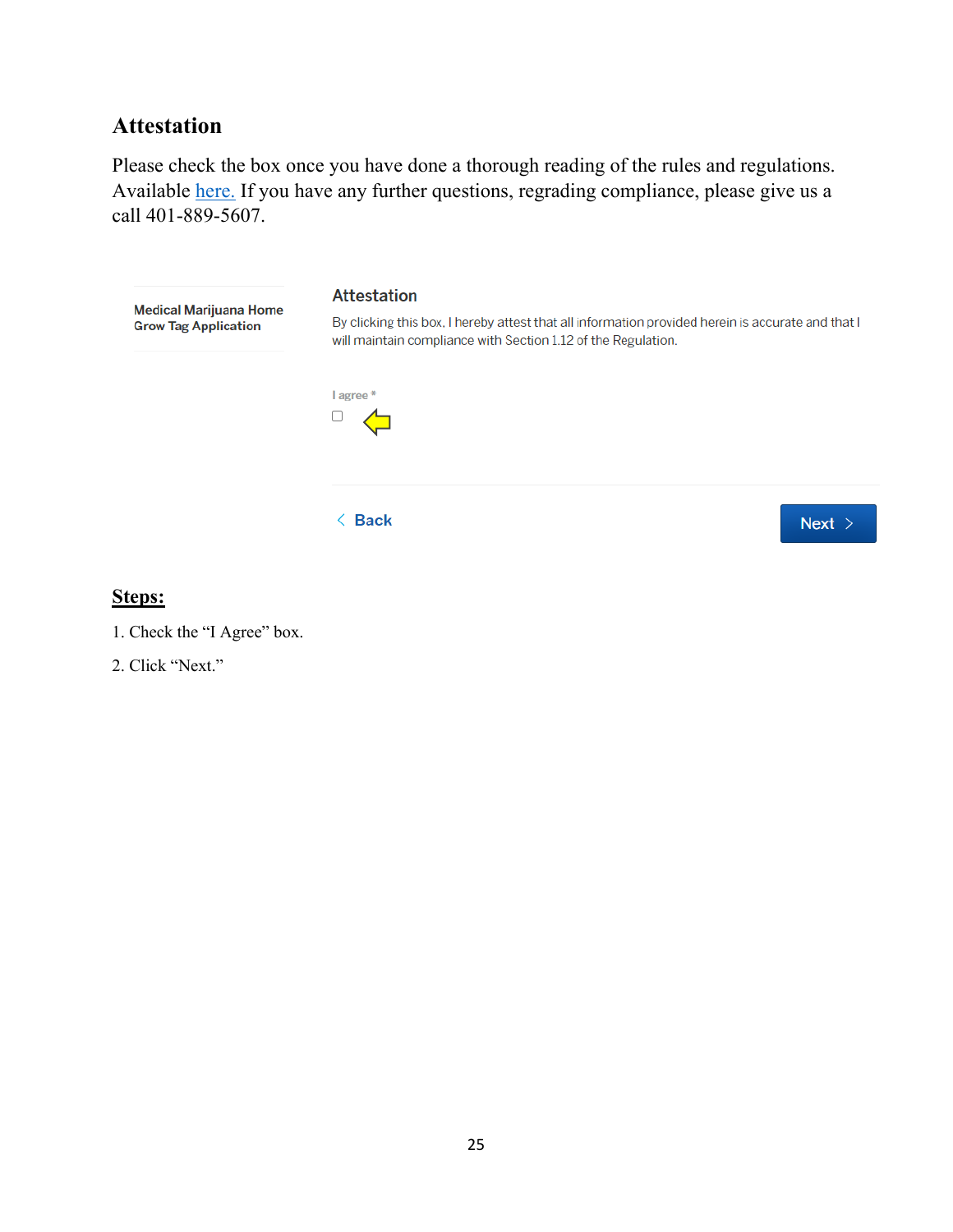### **Confirm Your Submission**

Please review your submission thoroughly.

| Medical Marijuana Home<br><b>Grow Tag Application</b>         | <b>Application Completeness and</b>             |  |  |  |
|---------------------------------------------------------------|-------------------------------------------------|--|--|--|
| $MM-21-4$                                                     | <b>License Verification</b>                     |  |  |  |
| <b>Your Submission</b><br><b>Attachments</b>                  | <b>O In progress.</b> This step is in progress. |  |  |  |
| Guests (0)                                                    | <b>Message the reviewer</b>                     |  |  |  |
| <b>D</b> Application Completeness<br>and License Verification |                                                 |  |  |  |
| <b>Patient Registration Fee</b>                               |                                                 |  |  |  |
| <b>Patient Certificate Issued</b>                             | Send Message                                    |  |  |  |

#### **Steps:**

1. Click "Confirm and Submit."

- **You have submitted your form to OCR for review.**
- **No further action is needed from you at this time.**
- **You will receive an email when the submission has been approved.**
- **You will then pay for your tags and your certificate will be autogenerated.**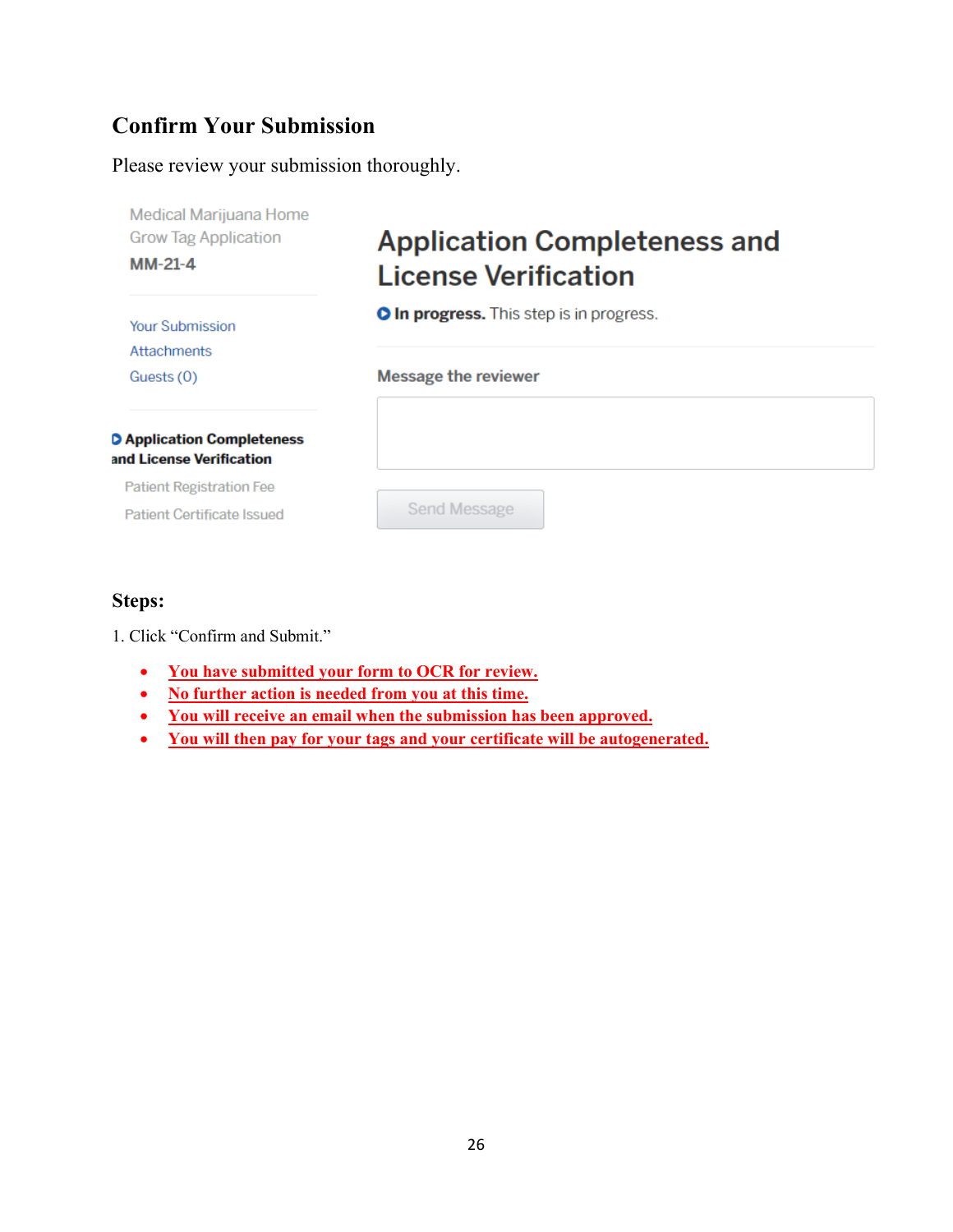# **Part 2 Ready to Pay!**

When your application has been approved, you will receive an email notification via the address you signed up with. If there are corrective actions or questions, OCR will reach out directly. Please monitor your email and phone for updates**.** 

**\*\*\*Even if you selected "reduced fee" and were verified on OCR's end that you qualify for free tags, you will still receive this email. When you log in to "pay" you will notice your fee has been waived and you can automatically generate your certificate.** 

| State of Rhode Island                                                                                     |                       |  | <b>My Account</b> | Search | Erica -      |
|-----------------------------------------------------------------------------------------------------------|-----------------------|--|-------------------|--------|--------------|
| <b>Action Required</b>                                                                                    |                       |  |                   |        |              |
| Pay balance due for Patient Registration Fee<br><u>ு</u><br>Medical Marijuana Home Grow Tag Application - |                       |  |                   |        | Dec 22, 2021 |
| O Due Now. Please make a payment in order to continue.                                                    |                       |  |                   |        |              |
| Medical Marijuana Home Grow Tag Application                                                               |                       |  |                   |        |              |
| <b>Patient Registration Fees</b>                                                                          | \$125.00              |  |                   |        |              |
| <b>Total Fee Amount</b>                                                                                   | \$125.00              |  |                   |        |              |
| <b>Payment Method</b>                                                                                     |                       |  |                   |        |              |
| O Pay with a Credit Card<br>\$4.73 processing fee                                                         |                       |  |                   |        |              |
| O Pay using your bank account<br>\$5.50 processing fee                                                    |                       |  |                   |        |              |
| <b>OCR DOES NOT ACCEPT</b><br>O Pay with check, cash, or another method<br>No processing fee              | <b>CASH PAYMENTS.</b> |  |                   |        |              |
| <b>Amount Due</b>                                                                                         | \$125.00              |  |                   |        |              |
| <b>Total Payment Amount</b>                                                                               | \$125.00              |  |                   |        |              |

- 1. Log in to your account
- 2. Find "My Account" on the top right hand of your screen. Click on that.
- 3. You will see an "Action Required" table.
- 4. Click on "Pay balance due for Patient Registration Fee."
- 4. Click how you would like to pay.
- 5. Enter in your preferred payment method.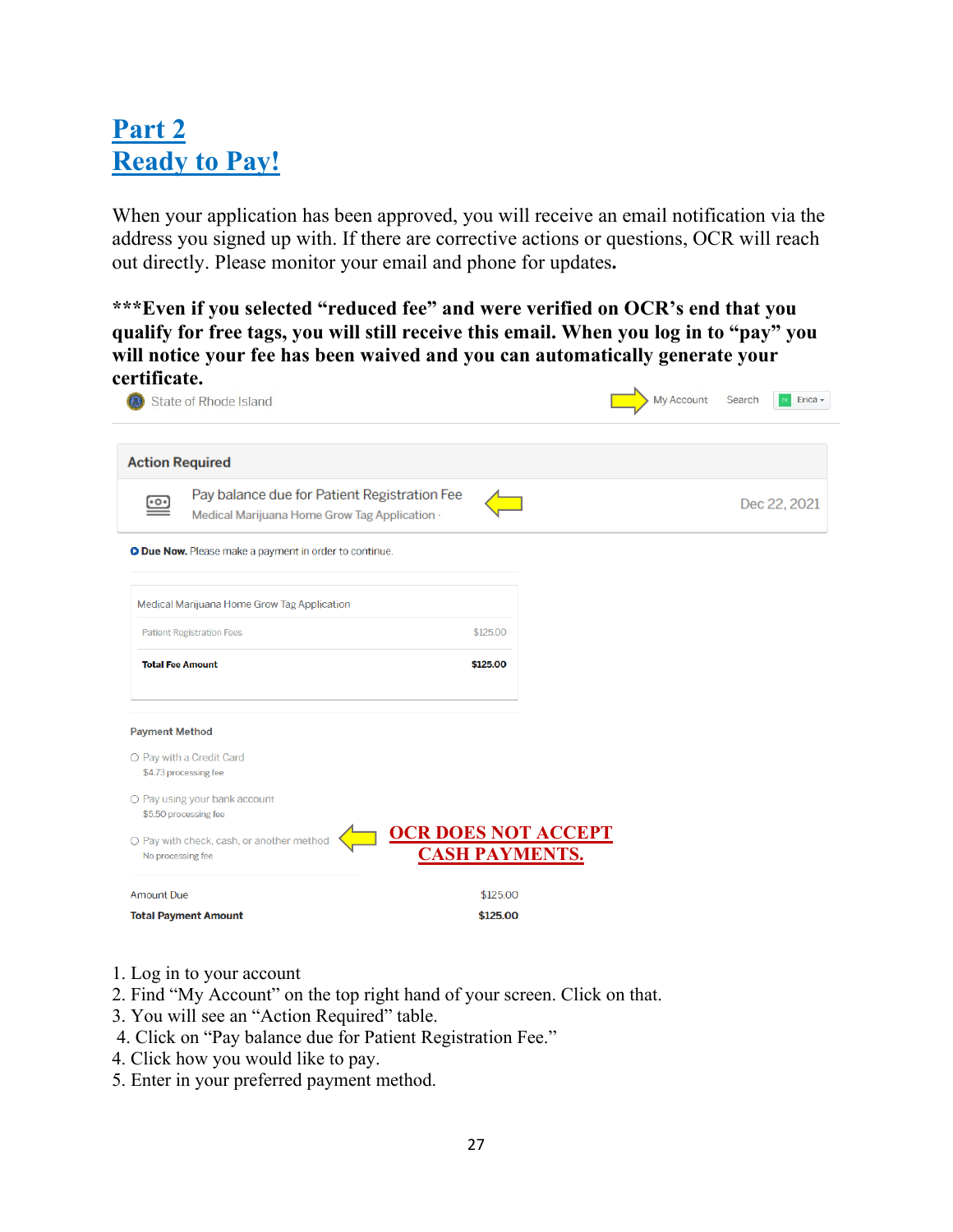# **Certificate is Issued!**

Your certificate is immediately issued upon a successful payment transaction.

1. Click on Medical Marijuana Plant Tag Patient Registration Certificate.

| <b>Permits &amp; Documents</b> |                                                                                                               |                                            |                |  |
|--------------------------------|---------------------------------------------------------------------------------------------------------------|--------------------------------------------|----------------|--|
| 昆                              | Medical Marijuana Plant Tag Patient Registration Certificate<br>Medical Marijuana Home Grow Tag Application - | <b>Issued</b><br>Dec 22, 2021 Dec 22, 2022 | <b>Expires</b> |  |
|                                | <b>View All</b>                                                                                               |                                            |                |  |

2. You are ready to print your certificate!

# **Patient Certificate Issued**

**Issued.** Your document is ready.

**Issued: Dec 22, 2021** 

**Expires: Dec 22, 2022** 

**Print your document** 

Print this document and retain for your records.



#### Ask a question about this

Send Message